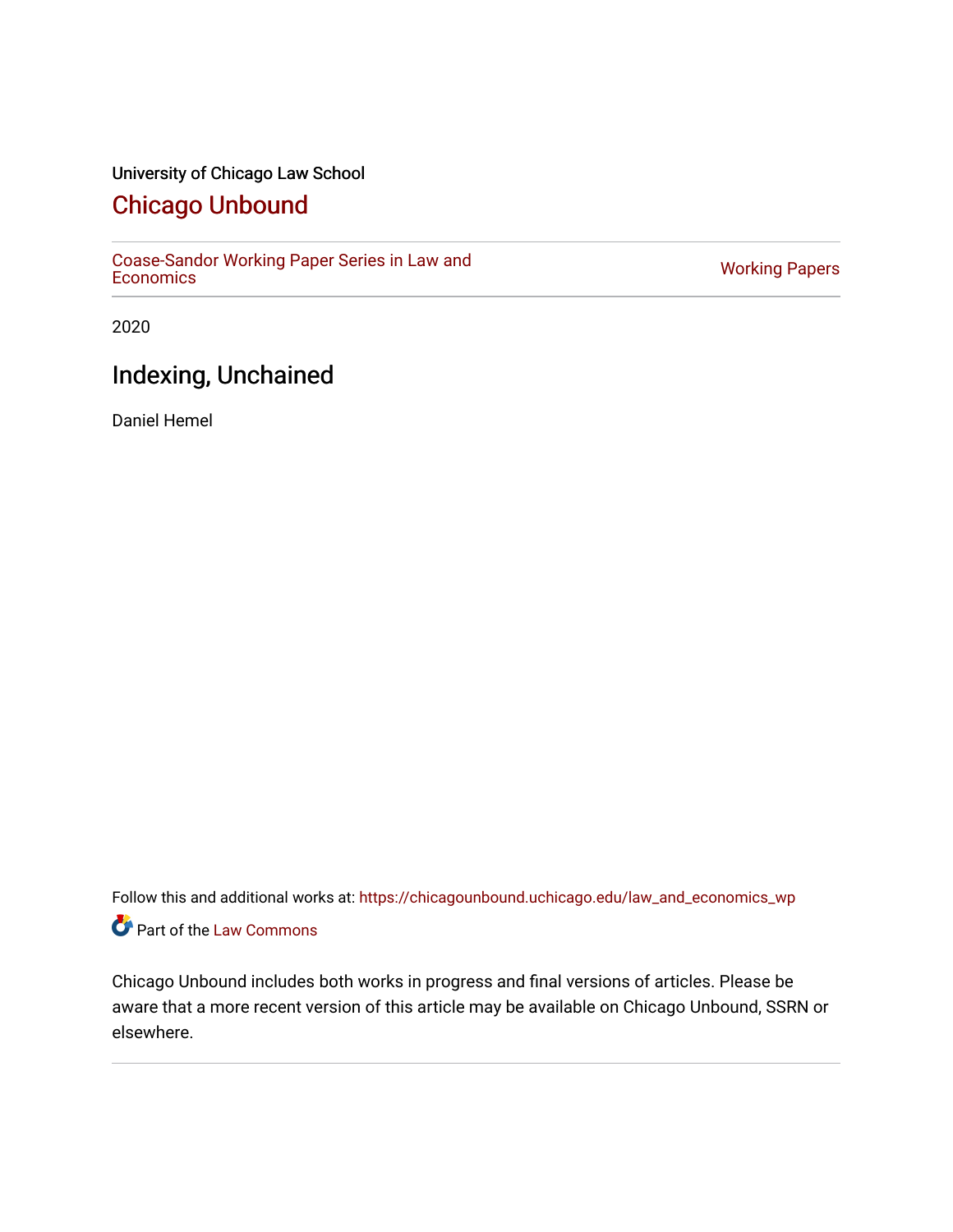#### **INDEXING, UNCHAINED**

#### DANIEL HEMEL\*

## I **INTRODUCTION**

Inflation indexing is an important and controversial issue in the design of tax systems and transfer programs. The choice of whether—and how—to adjust policy parameters for inflation carries significant political, distributional, and macroeconomic implications. In recent years, indexing has gained particular attention in three policy contexts: (1) whether to switch from an "unchained" to "chained" inflation index when calculating Social Security benefits; (2) whether to make a similar unchained-to-chained shift when setting federal income tax parameters such as bracket thresholds and deduction amounts; and (3) whether to index basis for inflation when calculating capital gains. Hundreds of billions of dollars ride on the resolution to these three questions.

Across all of these contexts, the debate over inflation indexing is generally framed in terms of "accuracy." When the National Commission on Fiscal Responsibility and Reform chaired by Alan Simpson and Erskine Bowles recommended in 2010 that Social Security cost-of-living adjustments be calculated using the "chained" Consumer Price Index (CPI), the commission emphasized that chained Consumer Price Index (CPI) is "a more accurate measure of inflation."<sup>1</sup> The Center for a Responsible Federal Budget, a Washington, D.C.-based think tank that picked up the chained CPI mantle after the Simpson-Bowles commission dissolved, likewise listed accuracy

<sup>\*</sup> Assistant Professor of Law and Ronald H. Coase Research Scholar, University of Chicago Law School; Austin Wakeman Scott Visiting Professor of Law, Harvard Law School (Fall 2019); Edwin A. Heafey, Jr. Visiting Professor of Law, Stanford Law School (Winter 2020). For insightful comments, I thank Anna Gelpern, Itai Grinberg, Howell Jackson, Adam Levitin, Adam Posen, and participants in the Law and Macroeconomics Conference at Georgetown University Law Center in September, 2019.

<sup>&</sup>lt;sup>1</sup> NAT'L COMM. ON FISCAL RESP. & REFORM, THE MOMENT OF TRUTH 51 (Dec. 2010), https://www.senate.gov/reference/resources/pdf/NationalCommissiononFiscalResponsibilityandReform\_Dec012010 .pdf.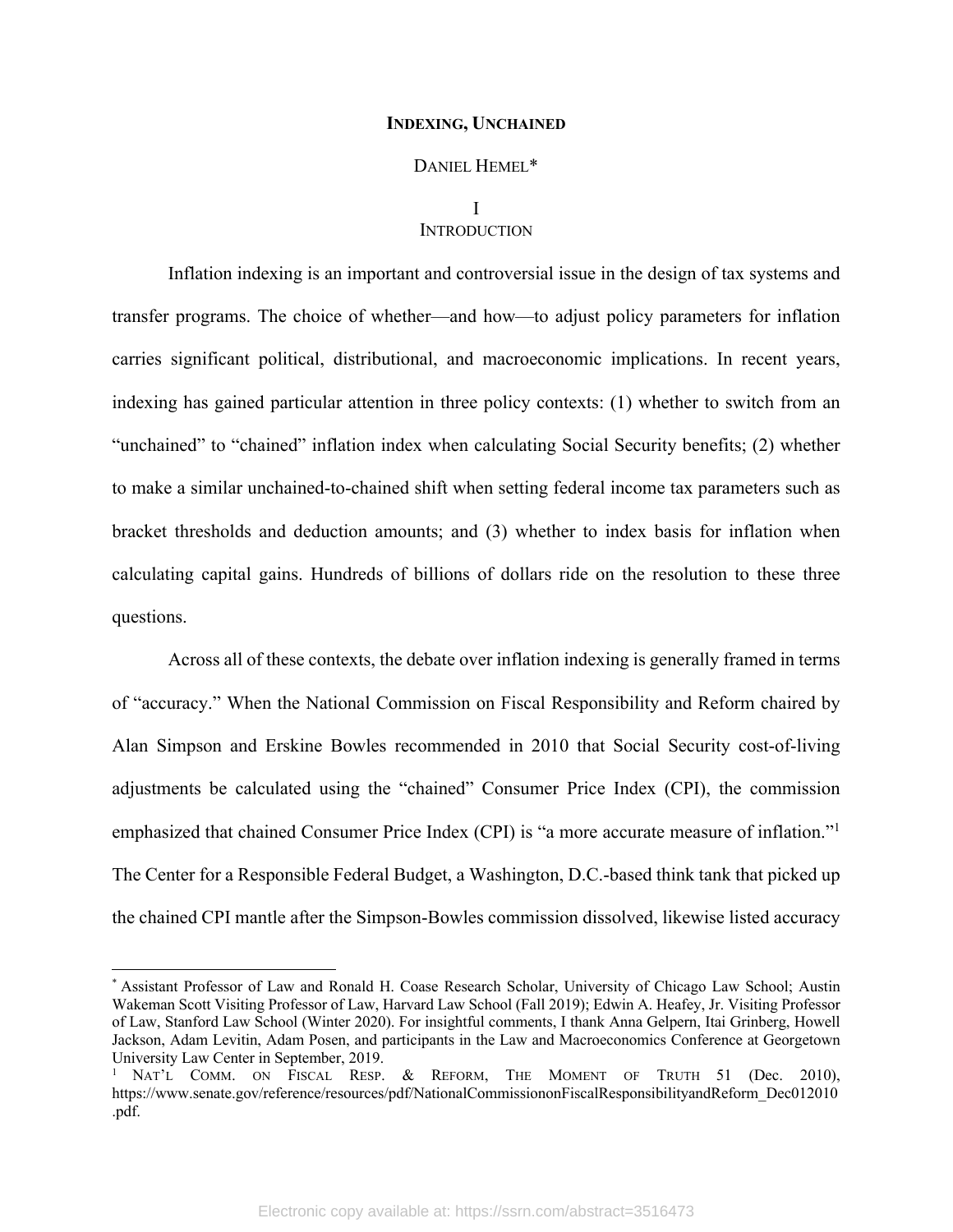as its primary justification for chaining: "[P]olicymakers should ensure that the most accurate measure of inflation is being used," the group declared in a white paper, and "[a]n overwhelming majority of economists from both parties agree that the chained CPI is a far more accurate measure of inflation than the CPI measurements currently in use."<sup>2</sup> When the Obama administration proposed a switch to chained CPI across federal tax and transfer programs in 2013, it foregrounded the "accuracy" argument as well.<sup>3</sup>

The case for capital gains indexing has proceeded on similar premises. For example, Reed Shuldiner—in a comprehensive and insight-packed 1993 article on indexation—argued that computing capital gains without adjusting for inflation produces an "inaccurate" result.<sup>4</sup> The congressional Joint Economic Committee, in a 1999 report, similarly said that indexing is necessary in order to "measure capital gains correctly."5 Lawyers Charles Cooper and Vincent Colatriano—in a 2012 article urging the Treasury Department to index capital gains for inflation via executive action—wrote that capital gains indexation would "more accurately assess[] the actual increase in a person's wealth or purchasing power."6 Accuracy-based arguments for capital gains indexation sprung to life again in 2019 when President Trump asserted that he had the power to index capital gains for inflation of his own accord.7

<sup>&</sup>lt;sup>2</sup> MARK GOLDWEIN, JASON PEUQUET & ADAM ROSENBERG, MOMENT OF TRUTH PROJECT, MEASURING UP: THE CASE FOR THE CHAINED CPI 2 (updated Mar. 19, 2013) http://www.crfb.org/sites/default/files/measuringupcaseforthechainedcpi.pdf.

<sup>3</sup> *See* OFFICE OF MGMT. & BUDGET, FISCAL YEAR 2014 BUDGET OF THE U.S. GOVERNMENT, 46 (2013) https://www.govinfo.gov/content/pkg/BUDGET-2014-BUD/pdf/BUDGET-2014-BUD.pdf ("Most economists agree that the chained CPI provides a more accurate measure of the average change in the cost of living than the standard CPI.").

<sup>&</sup>lt;sup>4</sup> Reed Shuldiner, *Indexing the Tax Code*, 48 TAX L. REV. 537, 550 (1993).<br><sup>5</sup> JOINT ECON. COMM. STAFF REPORT, CUTTING CAPITAL GAINS TAX RATES: THE RIGHT POLICY FOR THE 21st<br>CENTURY 9 (1999), https://www.iec.senate.gov/p 9 (1999), https://www.jec.senate.gov/public/\_cache/files/1c3a5162-63fa-411e-8e4bf85e910869a0/cutting-capital-gains-tax-rates-whitman-august-1999.pdf.

<sup>6</sup> Charles J. Cooper & Vincent Colatriano, *The Regulatory Authority of the Treasury Department to Index Capital Gains for Inflation: A Sequel*, 35 HARV. J. L. & PUB. POL'Y 487, 497 (2012).

<sup>7</sup> *See* Alan Rappeport, *Trump Says He Can Cut Tax on Gains on His Own*, N.Y. TIMES, Aug. 21, 2019, at A21. President Trump later said through a spokesperson that he would not pursue capital gains indexation via executive action "at this time." Andrew Restuccia & Kate Davidson, *Trump Rules Out Indexing Capital-Gains Taxes to Inflation*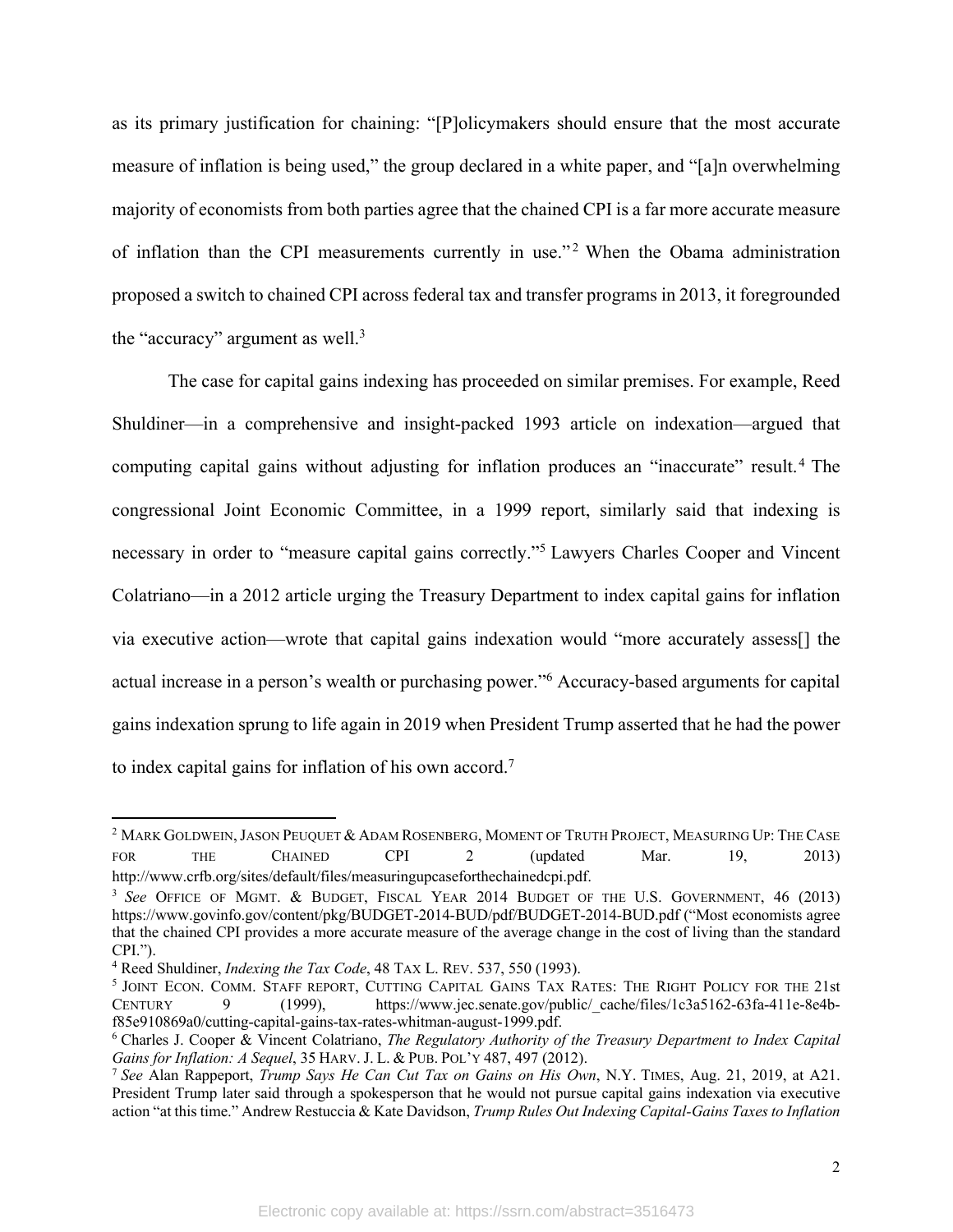Critics of chained CPI and capital gains indexation have joined issue on the accuracy point. The AARP, which opposes the use of chained CPI for Social Security cost-of-living adjustments (COLAs), has argued that chained CPI is "even less accurate than the current formula."8 Hundreds of economists who signed a letter opposing the use of chained CPI for Social Security in 2012 agreed that the annual Social Security COLA "should be based on the most accurate measure possible of the impact of inflation on beneficiaries," but disputed that chained CPI was the best way to achieve that goal.<sup>9</sup> More recently, in the debate over whether the Trump administration should index capital gains for inflation via executive action, critics of the move have argued that indexing capital gains, but not other elements of the tax code, would lead to the "mismeasurement" of income—a direct counterpoint to the "accuracy" claim pushed by proponents.10

This Article argues that—across all three of these indexing debates (and several more) the emphasis on "accuracy" misses the mark in two respects. First, inflation is not a quantity that exists in the world apart from how it is measured. It is not like the distance from London to New York, which can be measured accurately or inaccurately. To say that chained CPI is more "accurate" than unchained CPI is something like saying that a U.S. liquid pint measure is more "accurate" than an imperial pint measure. We may have good reasons for using a U.S. liquid pint rather than an imperial pint—or vice versa—but "accuracy" is not one of them. Likewise, we may have good reasons for caring more about the month-to-month change in the price of a fixed basket

*<sup>&#</sup>x27;at This Time*,*'* WALL ST.J. (Sept. 21, 2019), https://www.wsj.com/articles/trump-again-mulls-capital-gains-tax-cuts-11568210829. On the new push for indexing capital gains via executive action, see generally Daniel Hemel & David Kamin, The False Promise of Presidential Indexation, 36 YALE J. ON REG. 693 (2019).

<sup>&</sup>lt;sup>8</sup> David Certner, *Chained CPI for Social Security Not More Accurate for Seniors*, AARP: WHERE WE STAND (Feb. 21, 2013, 1:24 PM), https://blog.aarp.org/where-we-stand/chained-cpi-for-social-security-not-more-accurate-forseniors.

<sup>9</sup> ECON. POLICY INST., ECONOMIST AND SOCIAL INSURANCE EXPERT STATEMENT ON SOCIAL SECURITY COLA: NO EMPIRICAL BASIS FOR REDUCING THE SOCIAL SECURITY COLA (Nov. 20, 2012), https://www.epi.org/files/2012/EPI\_COLA\_Letter.pdf.

<sup>10</sup> *See* Bernie Becker, *Avoid Taking Shelter*, POLITICO: MORNING TAX (Aug. 7, 2019, 10:00 AM), https://www.politico.com/newsletters/morning-tax/2019/08/07/avoid-taking-shelter-466008; (quoting Kyle Pomerleau of the Tax Foundation).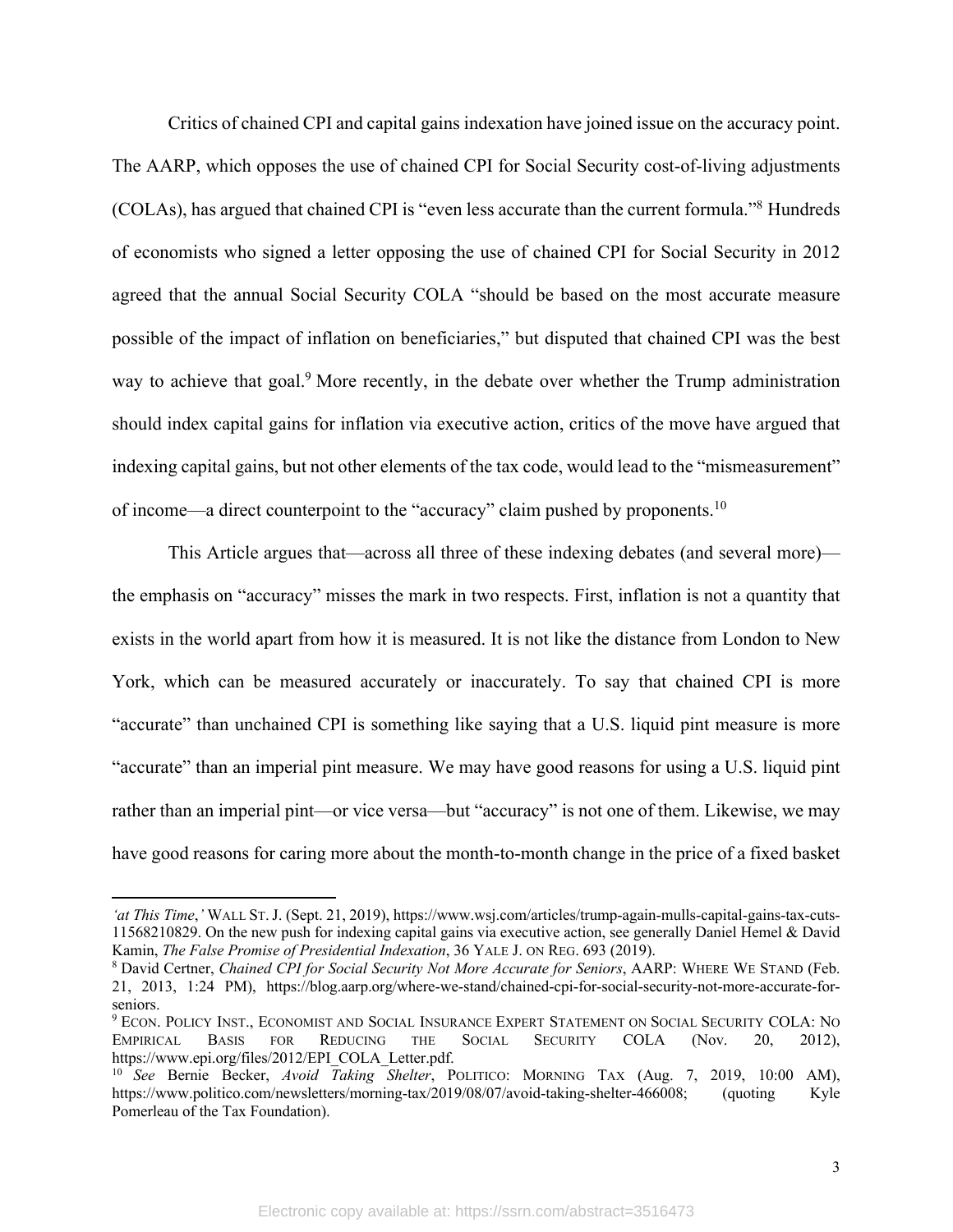of goods and services (standard CPI) or about the month-to-month change in the price of a fixed level of consumption utility (chained CPI), but neither is more "accurate" than the other.

Second, and more importantly, the adjustment of policy parameters over time is not, at its core, a question of technical accuracy. How Social Security benefits ought to change year to year, how the schedule of tax rates ought to change over time, and whether inflationary gains ought to be included in the tax base are not questions of measurement. They are, instead, value judgments. "Accuracy" in this context turns out to be both an illusion and a distraction.

Seeing through the mirage of "accuracy" is important not only because it offers a clearereyed view of the values at stake in indexing debates, but also because it opens up broader vistas for tax and transfer policymaking. For example, rather than focusing on whether "unchained" or "chained" versions of the Consumer Price Index provide more "accurate" measures of inflation, we might ask whether pensioners and disabled adults ought to share in the gains from economic growth. An affirmative answer to the latter question would suggest that Social Security benefits ought to be tied to an index that tracks overall economic changes (e.g., nominal gross domestic product) rather than an index that tracks only price-level changes (e.g., unchained or chained CPI). Likewise, instead of a crimped choice between unchained and chained CPI for tax bracket thresholds and deduction amounts, we might imagine tying tax system parameters to deficit levels or business cycle measures. And instead of an argument about capital gains indexation framed in "accuracy" terms, we might imagine a more direct discussion about whether (and how much) the income tax should operate as a tax on wealth.

Each of these questions will require more than this short Article to answer. The modest goal here is to show why indexing decisions ought to be "unchained," so to speak, from a narrow focus on "accurate" measures of inflation. Part II introduces the indices according to which tax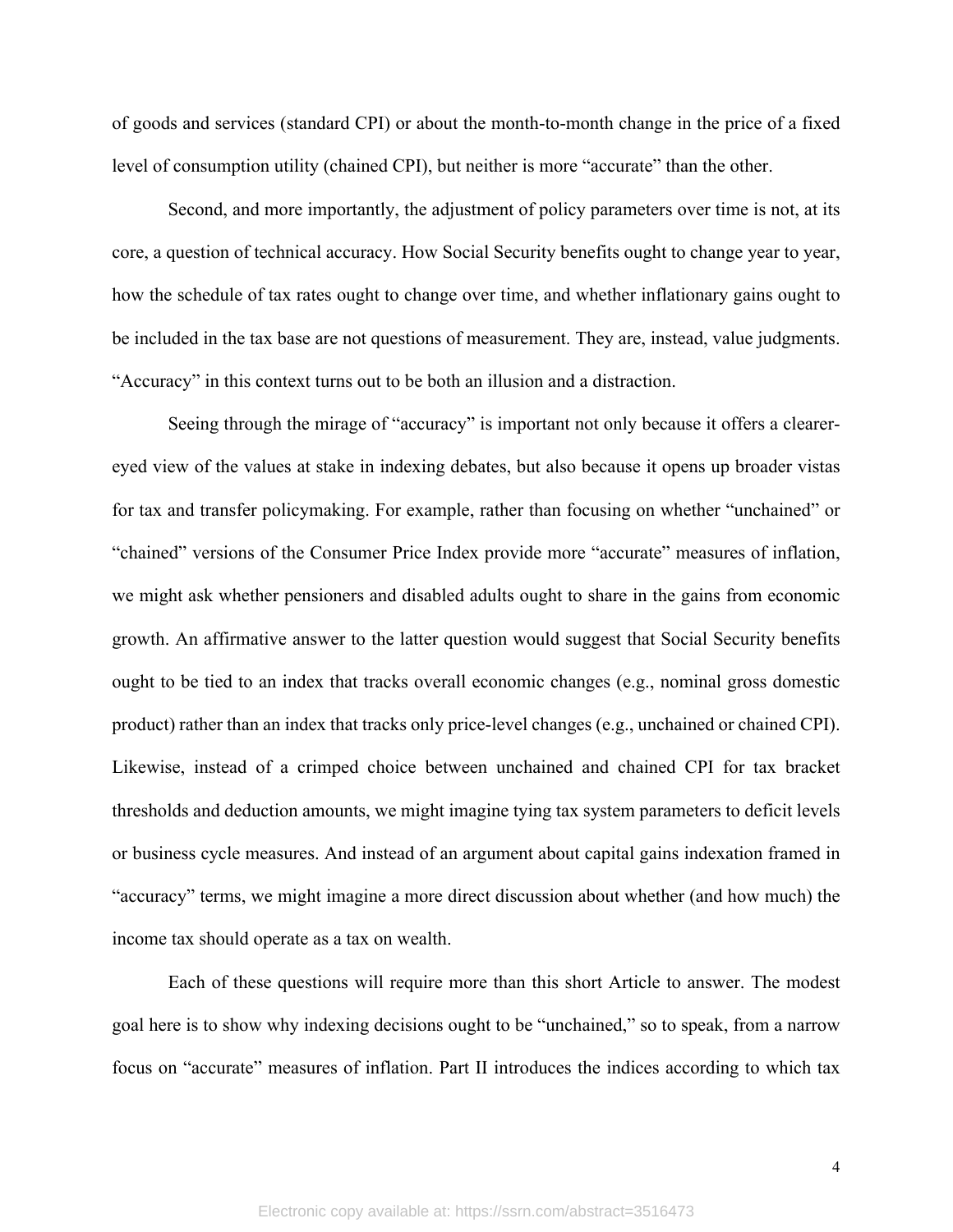and transfer parameters are adjusted and the contexts in which indexation questions arise. Part III—the heart of the Article—presents the case against "accuracy" as an objective for parameter adjustment. Part IV considers implications of this argument for participants in policy debates and for scholars engaged in the law and macroeconomics enterprise.

# II INDICES AND CONTROVERSIES

### A. The Index Menu

The Bureau of Labor Statistics (BLS), an agency within the Department of Labor, is the primary producer of inflation statistics in the United States. BLS began to publish the CPI in 1919 after rapid price-level rises during World War I intensified interest in inflation measurement.<sup>11</sup> For most of its history, the CPI tracked price changes affecting urban workers.12 In 1978, the agency introduced a new measure, the Consumer Price Index for All Urban Consumers (CPI-U), and changed the name of the old CPI to the Consumer Price Index for Urban Wage Earners and Clerical Workers (CPI-W).<sup>13</sup> CPI-U and CPI-W differ in the relative importance of their components: CPI-U, for example, places a larger weight on housing, while CPI-W places a larger weight on transportation.

In 1987, Congress directed the BLS to develop an experimental price index for elderly consumers in addition to CPI-U and CPI-W. <sup>14</sup> This measure—formerly known as "CPI-E," and recently retitled "CPI-XE"<sup>15</sup>— places a larger weight than CPI-U and CPI-W on certain index

<sup>11</sup> *The First Hundred Years of the Consumer Price Index: A Methodological and Political History*, BUREAU OF LAB. STAT., MONTHLY LAB. REV. (Apr. 2014), https://www.bls.gov/opub/mlr/2014/article/the-first-hundred-years-of-theconsumer-price-index.htm.

<sup>12</sup> *See generally id.*

<sup>13</sup> *Id.*

<sup>14</sup> Kenneth J. Stewart & Joseph Pavalone, *Attachment F: Experimental CPI for Americans 62 Years of Age and Older,* BUREAU OF LAB. STAT.: ECON. NEWS RELEASE (1996), https://www.bls.gov/news.release/cpi.br12396.a06.htm. <sup>15</sup> *Renaming of Select Data Series*, BUREAU OF LABOR STAT.: CONSUMER PRICE INDEX (2019), https://www.bls.gov/cpi/notices/2019/renaming-data-series.htm (announcing renaming).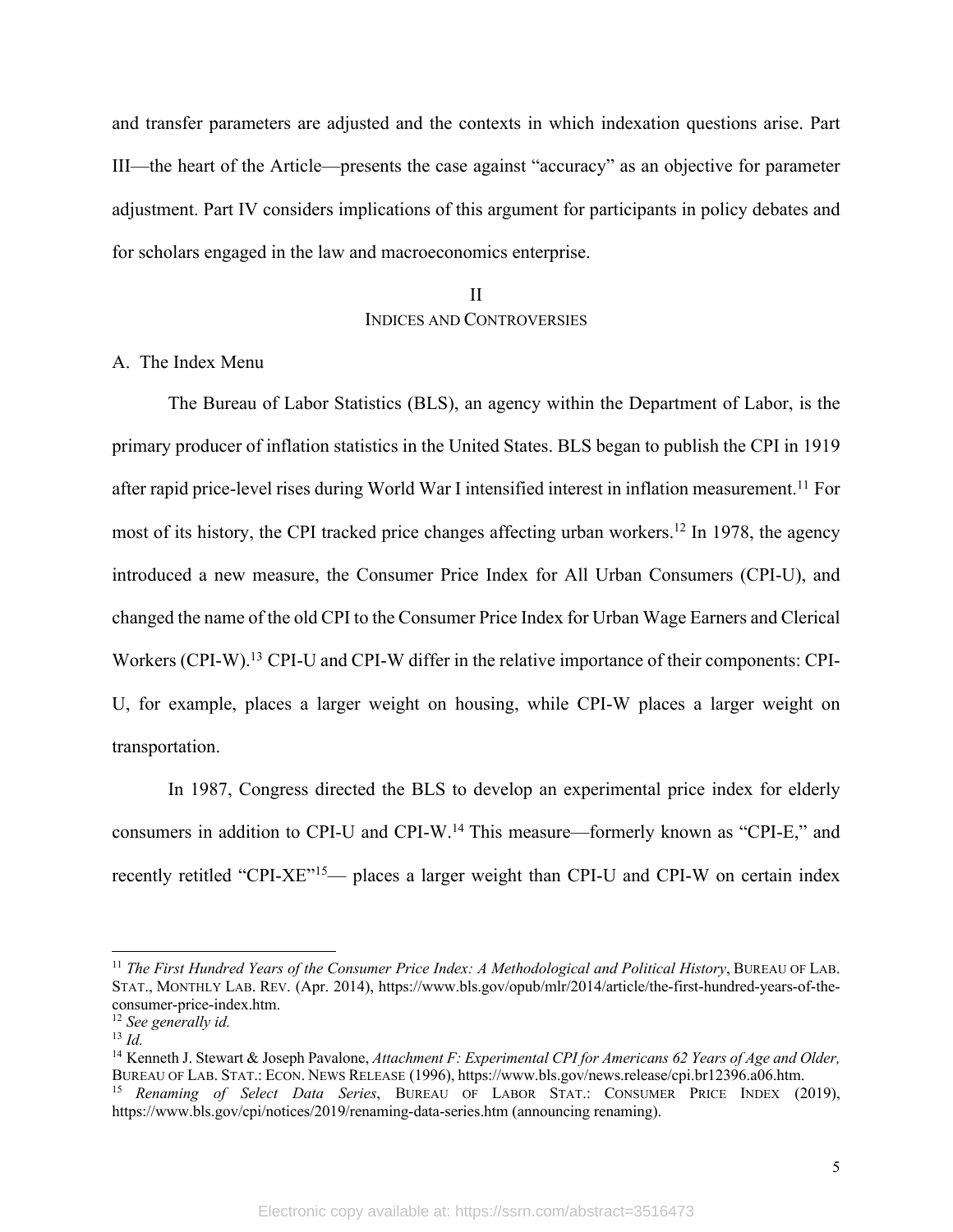components (most notably, medical care) and a smaller weight on others (including food and beverages and education). The Bureau of Labor Statistics describes CPI-XE as "experimental" and emphasizes that "it should be interpreted with caution."16 Because CPI-XE is based on a smaller set of households than CPI-U and CPI-W, it is more vulnerable to the influence of outliers within its sample. Even so, the differences between CPI-U, CPI-W, and CPI-XE are modest.17 Although over time CPI-XE has outpaced CPI-U and CPI-W, there are some years in which CPI-U and CPI-W rise more rapidly than CPI-XE.<sup>18</sup>

All three of these measures are Laspeyres price indices.<sup>19</sup> (The name "Laspeyres" honors the German economist Étienne Laspeyres, who pioneered the use of this type of measure in the late nineteenth century.) A Laspeyres price index reflects changes over time in a base-period reference basket of goods and services. To understand how a Laspeyres price index is calculated, consider the following example, which uses the hypothetical numbers in Table 1:

<sup>16</sup> *Consumer Prince Index Frequently Asked Questions*, BUREAU OF LABOR STAT.: CONSUMER PRICE INDEX (Apr. 25, 2019), https://www.bls.gov/cpi/questions-and-answers.htm.

<sup>&</sup>lt;sup>17</sup> From 1982 through 2011, CPI-U and CPI-W both grew at an average annual rate of 2.9 percent while CPI-XE increased at an average annual rate of 3.1 percent. *Consumer Price Index for the Elderly*, BUREAU OF LAB. STAT.: THE ECON. DAILY (Mar. 2, 2012), https://www.bls.gov/opub/ted/2012/ted\_20120302.htm. 18 *Id.*

<sup>&</sup>lt;sup>19</sup> Technically, CPI-W, CPI-U, and CPI-XE are "modified Laspeyres price" indices, or "Lowe price" indices, rather than true Laspeyres price indices. A true Laspeyres price index would update the basket every period, while the CPI-U and CPI-W baskets are updated every two years, and the CPI-XE basket is updated less consistently than that. CPI-W and CPI-U—and, to a lesser extent, CPI-E—thus do reflect changes in consumption patterns, but with a time lag.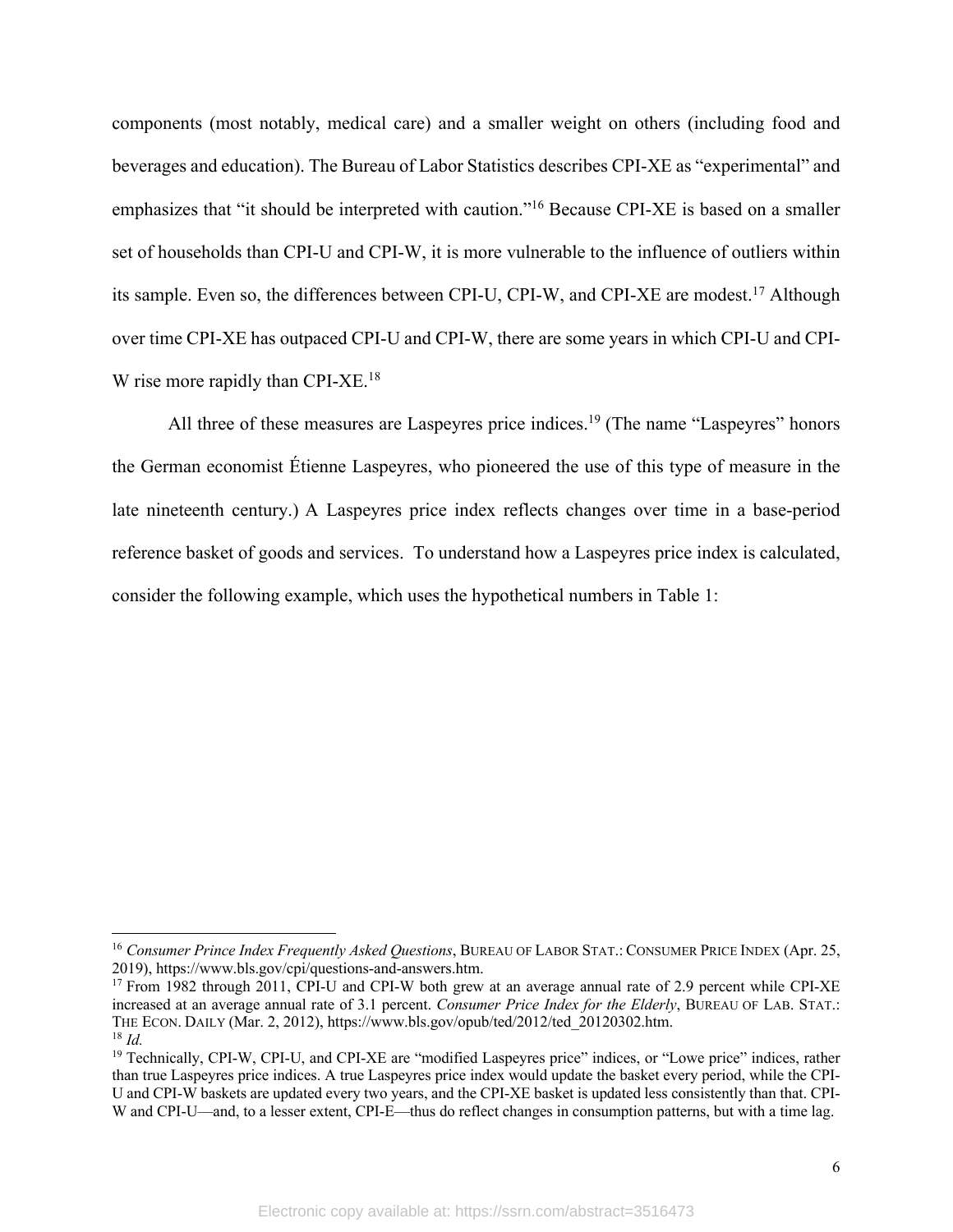|        | Apples |          |                    | Bananas |          |             | Total       |
|--------|--------|----------|--------------------|---------|----------|-------------|-------------|
| Period | Price  | Quantity | <b>Expenditure</b> | Price   | Quantity | Expenditure | Expenditure |
|        | \$0.50 | 12       | \$6                | \$1     |          | \$4         | \$10        |
|        | \$1    |          | \$5                | \$0.50  | 10       | \$5         | \$10        |

Table 1. Price and Quantity of Apples and Bananas Purchased by a Single Consumer Over Two Periods

The Laspeyres price index identifies the change in the price of the base-period (Period 1) basket of twelve apples and four bananas. The Laspeyres price index "overlooks" the fact that the consumer chooses to buy a different number of apples and bananas in the second period after the prices of those items change. I place "overlooks" in quotation marks because Laspeyres was not unaware of the fact that consumers might change the composition of their consumption baskets in response to price fluctuations and other factors.<sup>20</sup> The Laspeyres price index, though, is not a measure of how consumption baskets change; it is a measure of how the price of a particular consumption basket changes over time.

Here, the cost of the consumer's basket of twelve apples and four bananas has risen from \$10 in the first period to \$1 x  $12 + $0.50$  x  $4 = $14$  in the second period. Thus the Laspeyres price index is  $$14/$10 = 1.4$ . The inflation rate calculated according to the Laspeyres price index is  $40\%$ . In other words, it costs 40% more to buy twelve apples and four bananas in the current period than in the base period.

An alternative to the Laspeyres price index is the Paasche price index, so named for the turn-of-the-twentieth-century German economist-turned-politician Hermann Paasche. Instead of

<sup>20</sup> *See* Joseph Persky, *Retrospectives: Price Indexes and General Exchange Values*, 12 J. ECON. PERSPECTIVES 197, 199-200 (1998).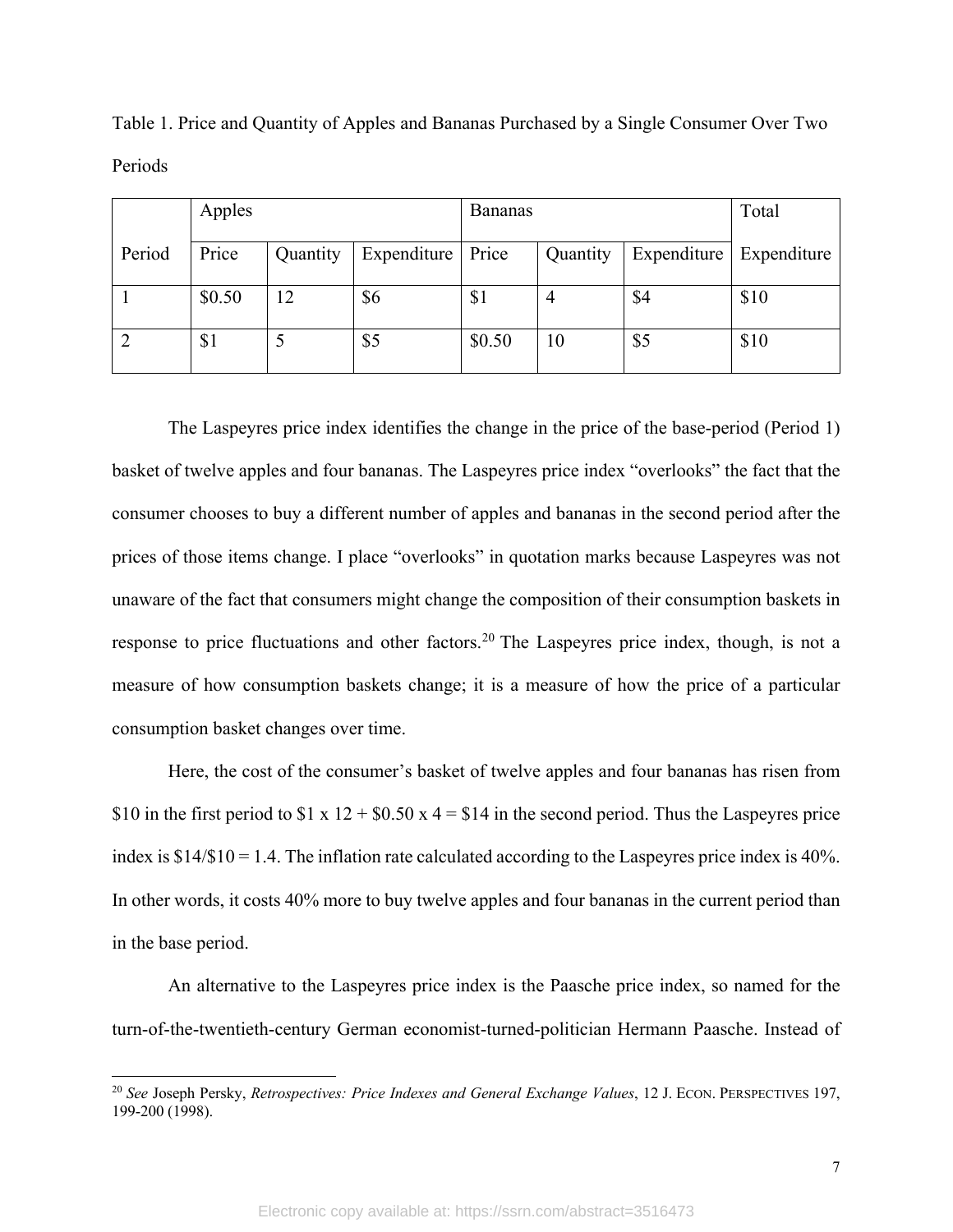using the first-period bundle (twelve bananas and four apples) as the reference basket, as in the Laspeyres index, the Paasche index takes the second-period bundle (five apples and ten bananas) as the reference basket. Here, the cost of buying five apples and ten bananas has fallen from \$0.50  $x 5 + $1 x 10 = $12.50$  in the first period to \$10 in the second period. Thus the Paasche price index is \$10/\$12.50 = 0.8, and the inflation rate calculated according to the Paasche price index is -20%. In other words, it costs 20% less to buy five apples and ten bananas in the second period than in the first period.

The Laspeyres and Paasche price indices are both categorized as "fixed weight" price indices: they take a fixed basket of goods and measure how the price of that basket changes over time. The difference is in which basket they choose: the Lasyepyres price index takes the base period basket as the reference basket, while a Paasche price index takes the current period basket as the reference basket. In general, the Laspeyres price index will yield a higher estimate of inflation than the Paasche price index because consumers substitute away from goods whose prices have increased more rapidly and toward goods whose prices have increased less rapidly or declined.

A "flaw" in any fixed weight price index is that it fails to account for consumer substitution in real time. Chained price indices (of which the Törnqvist index is a particularly prominent example<sup>21</sup>) seek to correct this "flaw." I put quotation marks around "flaw" here because the Laspeyres and Paasche price indices are perfectly accurate measures of what they purport to measure: the change in the price of a basket of goods and services whose component weights remain constant over time. Assuming again that the first period is the reference period, the Törnqvist index for the basket of apples and bananas in the second period would be:

<sup>&</sup>lt;sup>21</sup> The Törnqvist price index is named for twentieth century Finnish statistician Leo Törnqvist.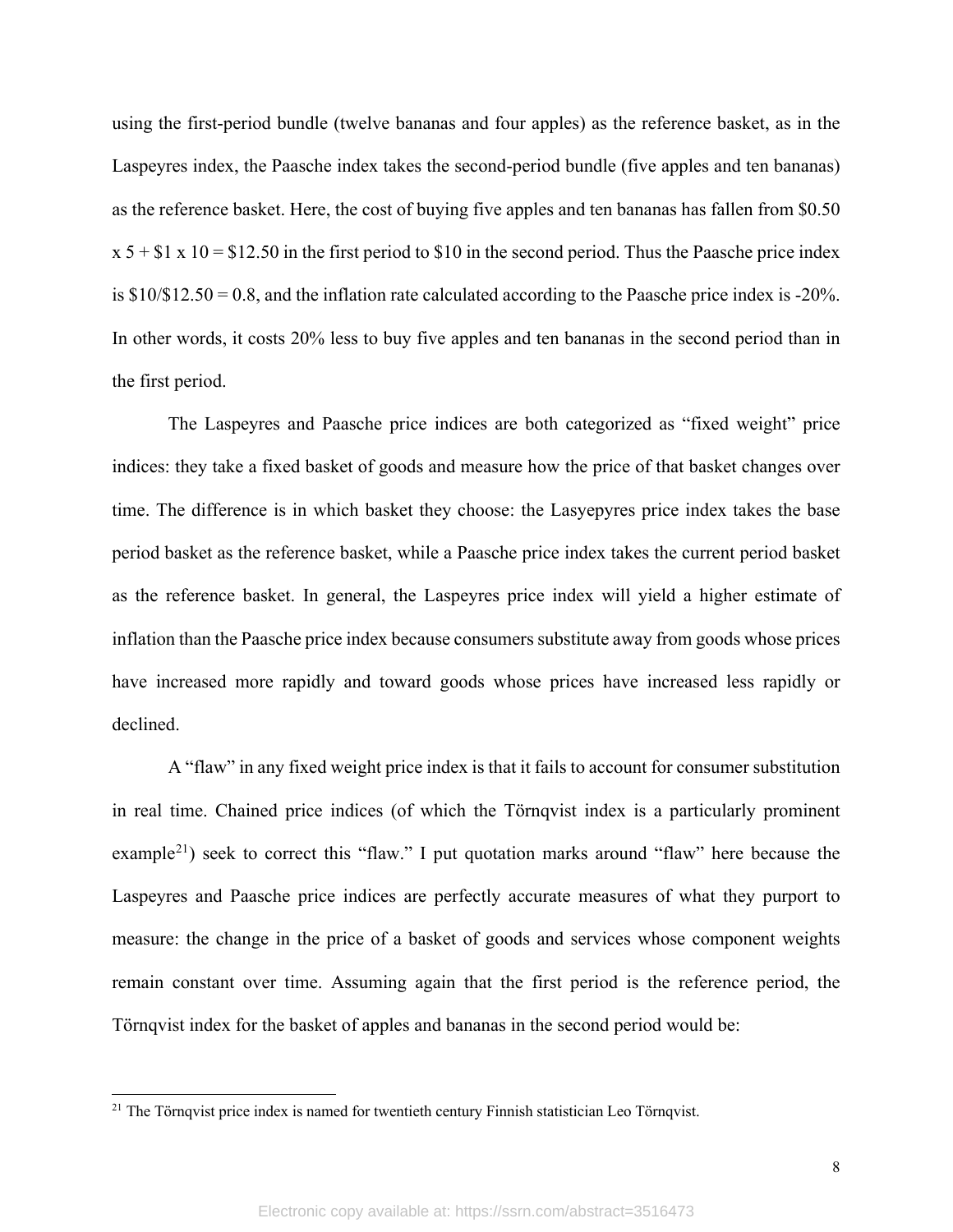$$
\left(\frac{\$1}{\$0.50}\right)^{\left(\frac{0.6+0.5}{2}\right)} * \left(\frac{\$0.50}{\$1}\right)^{\left(\frac{0.4+0.5}{2}\right)} \approx 1.07
$$

This is the product of the ratios of the second-period price to the first-period price for each basket component raised to the two-period average of its expenditure share. The inflation rate calculated according to this formula would be 7% (that is,  $(1.07 - 1)/1$ ).

When proponents of the use of chained CPI for policy purposes say that chained CPI provides a more "accurate" measure of inflation than fixed-weight CPI, what exactly do they mean? Chained CPI reflects an attempt to implement the "cost of living" concept. The change in the "cost of living" is the change in the minimum expenditure required to attain the same level of consumption utility as would be generated by a reference basket of goods and services in the base period. The Törnqvist index provides an approximation of the change in the cost of living given certain assumptions about consumers' utility functions. The Laspeyres index, by contrast, provides an upper-bound estimate of the change in the cost of living. A Paasche index would give a lower bound. None of these formulas, however, can give us an exact measure of the change in the cost of living or its upper or lower bound because we cannot directly observe the consumption utility that consumers derived from apples and bananas and other goods and services across periods, which may vary with a whole host of nonprice factors. For example, apples may taste better when crime is low and the Mets are in first place.

The BLS introduced the Chained Consumer Price Index for All Urban Consumers (C-CPI-U) in August 2002, with estimates extending back to December 1999 (the reference period).<sup>22</sup> In most months, the change in the C-CPI-U is the same as or 0.1 percentage points lower than the

<sup>&</sup>lt;sup>22</sup> ROBERT CAGE ET AL., INTRODUCING THE CHAINED CONSUMER PRICE INDEX, 1 (2003), https://www.bls.gov/cpi/additional-resources/chained-cpi-introduction.pdf.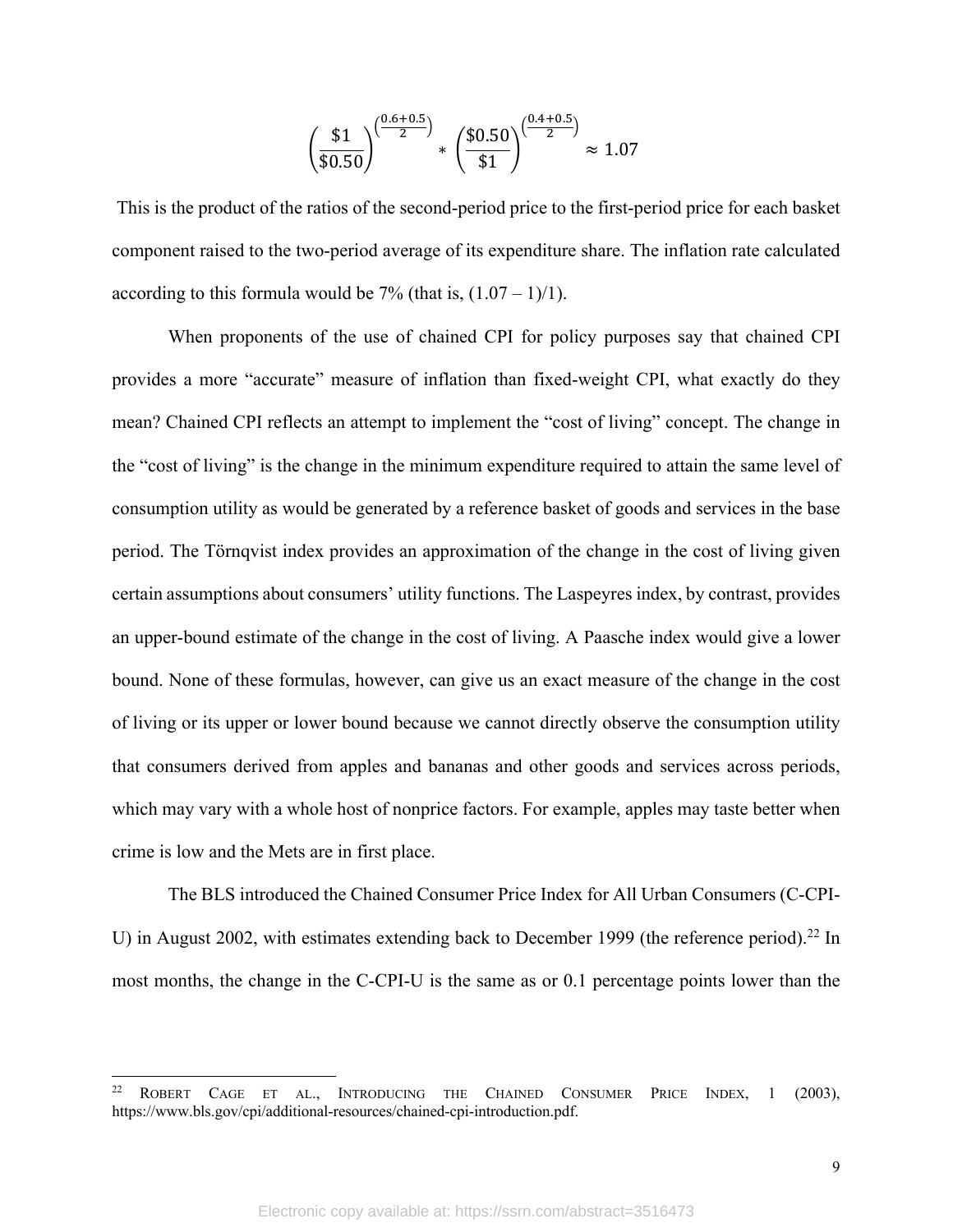change in the CPI-U.23 Over time, however, small differences compound. Thus, from December 1999 through December 2016, the C-CPI-U increased by 37.3 percent, <sup>24</sup> while the CPI-U increased by 43.5 percent.<sup>25</sup>

The four indices discussed here—CPI-W, CPI-U, CPI-XE, and C-CPI-U—come nowhere close to exhausting the full range of inflation measures produced by BLS and other statistical agencies. They are, however, the primary options that policymakers consider when designing inflation-indexed taxes and benefits. The next subpart considers the particular policy contexts in which inflation indexing debates have arisen.

B. Indexing Controversies

1. Social Security Benefits

Social Security is often described as the "third rail" of American politics.<sup>26</sup> It is also the third rail of inflation indexing—the policy context in which inflation indexing battles are most heated and the lens through which other inflation indexing controversies are often viewed.<sup>27</sup> And it is probably the most complicated example of indexing in practice. A brief bit of background, therefore, may help to set the stage for the Social Security indexing debate.

<sup>23</sup> *Id.* at 5.

<sup>24</sup> *Table 24C. Historical Chained Consumer Price Index for All Urban Consumers (C-CPI-U): U.S. City Average, All Items*, BUREAU OF LABOR STATISTICS (Aug. 2017), https://www.bls.gov/cpi/additional-resources/chained-cpitable24C.pdf.

<sup>25</sup> *CPI Inflation Calculator*, BUREAU OF LABOR STATISTICS, https://data.bls.gov/cgi-bin/cpicalc.pl (last visited Jan. 6, 2020).

<sup>26</sup> *See, e.g.*, Terry Weiner, *Touching the Third Rail: Explaining the Failure of Bush's Social Security Initiative*, 35 POL. & POL'Y 872, 872 (2007).

<sup>27</sup> *See, e.g.*, David Dayen, *The Biggest Trojan Horse in the Republican Tax Plan*, NEW REPUBLIC (Nov. 7, 2017), https://newrepublic.com/article/145688/biggest-trojan-horse-republican-tax-plan ("Even if this specific legislation [adopting chained CPI for income tax parameters] doesn't touch Social Security, make no mistake: It puts Social Security under threat."); *Using the Chained CPI in the Tax Code: Will Social Security Be Next?*, NAT'L COMM. TO PRESERVE SOC. SECURITY & MEDICARE (Nov. 14, 2017), https://www.ncpssm.org/documents/general-archives-2017/using-chained-cpi-tax-code-will-social-security-next ("The proposal in the House and Senate Republicans' tax reform plan to move to a 'chained' Consumer Price Index (CPI) to calculate increases in the tax code brackets and the standard deduction can only be seen as part of a broader plan to extend the use of this index when adjusting Social Security benefits for inflation. It is the elephant's nose under the tent.").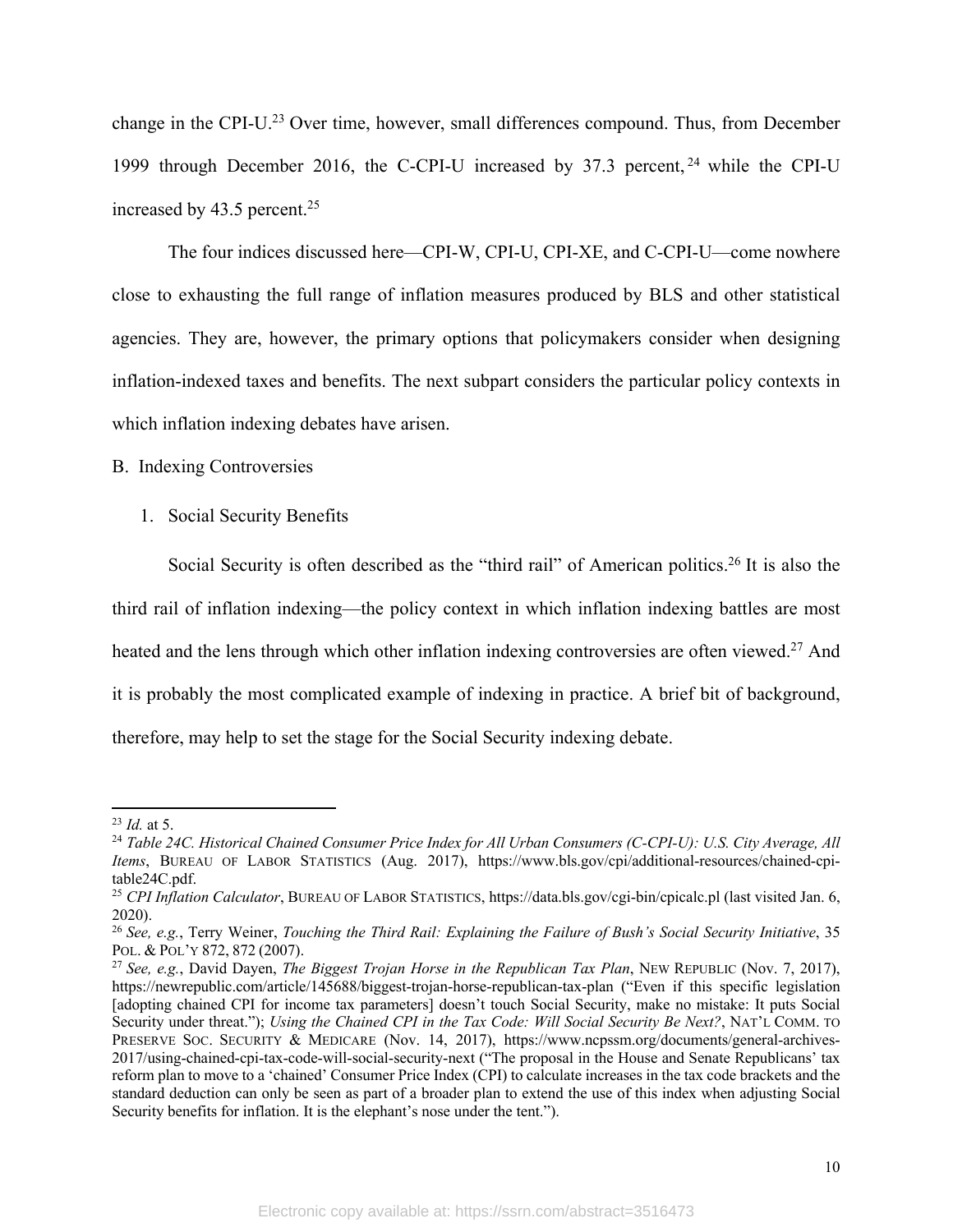Retired workers receive monthly Social Security benefits based on their "primary insurance amount," which is calculated by multiplying "average indexed monthly earnings" by a series of percentage replacement factors. Average indexed monthly earnings are based on the worker's highest thirty-five years of earnings in covered employment. Once a worker becomes eligible for Social Security retirement benefits, her benefit amount grows based on the Social Security cost of living adjustment (COLA).<sup>28</sup> This scheme raises two indexing-related questions: (1) what index should be used to calculate average indexed monthly earnings?; and (2) what index should be used to calculate the COLA?

For example, imagine an individual born in 1960 who begins collecting the Social Security retired-worker benefit in 2022. Let's say that she earned \$50,000 in the year 2000 and that the year 2000 will be one of the thirty-five years factored into her average indexed monthly earnings amount. One question is how much her \$50,000 in year 2000 dollars should count for when calculating her average indexed monthly earnings, and thus her primary insurance amount, in 2022. A second question is how much her Social Security benefits should increase each year after she begins collecting in 2022.

Congress has answered the first question by choosing the "national average wage index,"<sup>29</sup> which tracks the nominal change in the mean taxable compensation reported by employers year after year.30 The national average wage index is (by design) *not* an inflation index; it is a measure of something else entirely (wage growth). For the second question (the cost-of-living adjustment), Congress has chosen CPI-W.31 This latter choice is, on first glance, somewhat surprising: after all,

<sup>&</sup>lt;sup>28</sup> CONG. RESEARCH SERV., SOCIAL SECURITY PLANNER 8-9 (May 7, 2019), https://fas.org/sgp/crs/misc/R42035.pdf.  $29$  42 U.S.C. § 415(a)(1)(B)(ii).

<sup>30</sup> *Net Compensation Defined*, SOC. SECURITY ADMIN., https://www.ssa.gov/OACT/COLA/netcomp.html (last visited Jan. 6, 2020).

<sup>&</sup>lt;sup>31</sup> CONG. RESEARCH SERV., SOCIAL SECURITY: COST-OF-LIVING ADJUSTMENTS (Nov. 19, 2018), https://fas.org/sgp/crs/misc/94-803.pdf.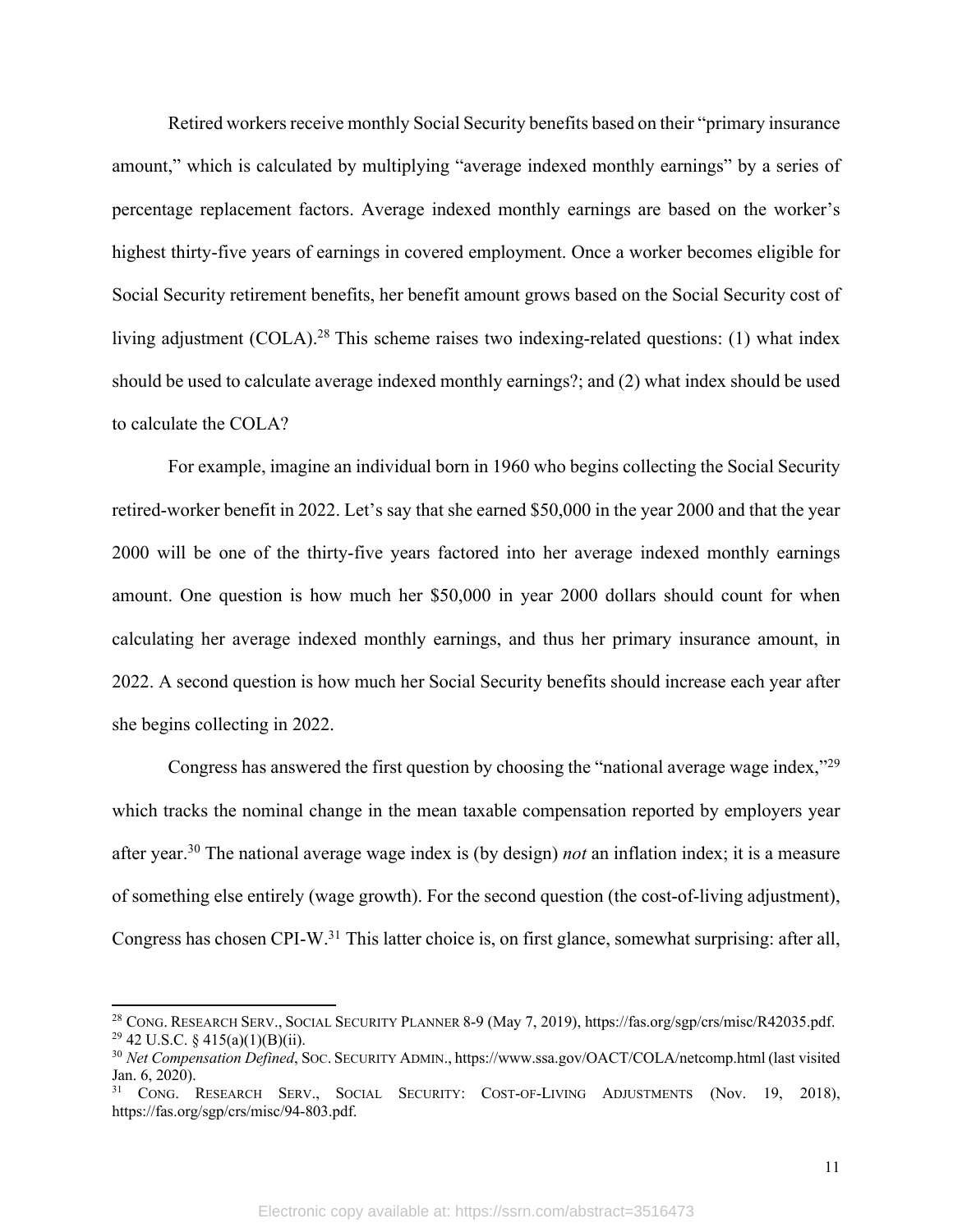CPI-W tracks changes in the consumption patterns of urban workers, while Social Security beneficiaries are typically out of the workforce. The reliance on CPI-W can be explained historically by the fact that Congress adopted the cost of living adjustment provision in 1972,<sup>32</sup> which was before the advent of CPI-U or CPI-XE. And the choice of index has stuck.

Proposals to shift from the national average wage index to an inflation-focused measure for calculating the primary insurance amount have emerged at various points.<sup>33</sup> The question of wage indexing is interesting and important; it has not, however, been a primary focus of policymakers' attention over the past decade. More recently, debates about Social Security reform have centered on two major proposals to change the cost-of-living adjustment formula. The first which has received the most attention—would tie cost-of-living adjustments to the C-CPI-U.<sup>34</sup> Because C-CPI-U tends to grow at a slightly slower rate than CPI-W, this proposal would have the effect of reducing benefits over time. In December 2018, the Congressional Budget Office estimated that tying cost-of-living adjustments to C-CPI-U instead of CPI-W for Social Security benefits would reduce benefits—and thereby reduce the federal deficit—by \$134 billion over the next decade. <sup>35</sup> Applying a similar change to other benefit programs with cost-of-living adjustments—including civil service and veterans' pensions and Supplemental Security Income would reduce benefits (and the deficit) by an additional \$33 billion over a decade.<sup>36</sup> Then-President

<sup>33</sup> For an overview, see John F. Cogan & Olivia S. Mitchell, *Perspectives from the President's Commission on Social Security Reform*, 17 J. ECON. PERSPECTIVES 149, 158-59 (2003).

<sup>34</sup> *See, e.g.*, Editorial, *A Better Stat for Inflation*, WASH. POST (Nov. 25, 2012), https://www.washingtonpost.com/opinions/a-better-stat-for-inflation/2012/11/25/592e4ad4-3405-11e2-bb9b-

288a310849ee\_story.html (endorsing shift to chained CPI for Social Security cost of living adjustments).

<sup>&</sup>lt;sup>32</sup> Robert M. Ball, *Social Security Amendments of 1972: Summary and Legislative History*, Soc. SECURITY BULL., (Mar. 1973) https://www.ssa.gov/history/1972amend.html.

<sup>&</sup>lt;sup>35</sup> CONG. BUDGET OFF., USE AN ALTERNATIVE MEASURE OF INFLATION TO INDEX SOCIAL SECURITY AND OTHER MANDATORY PROGRAMS (2018), https://www.cbo.gov/budget-options/2018/54752. <sup>36</sup> *Id.*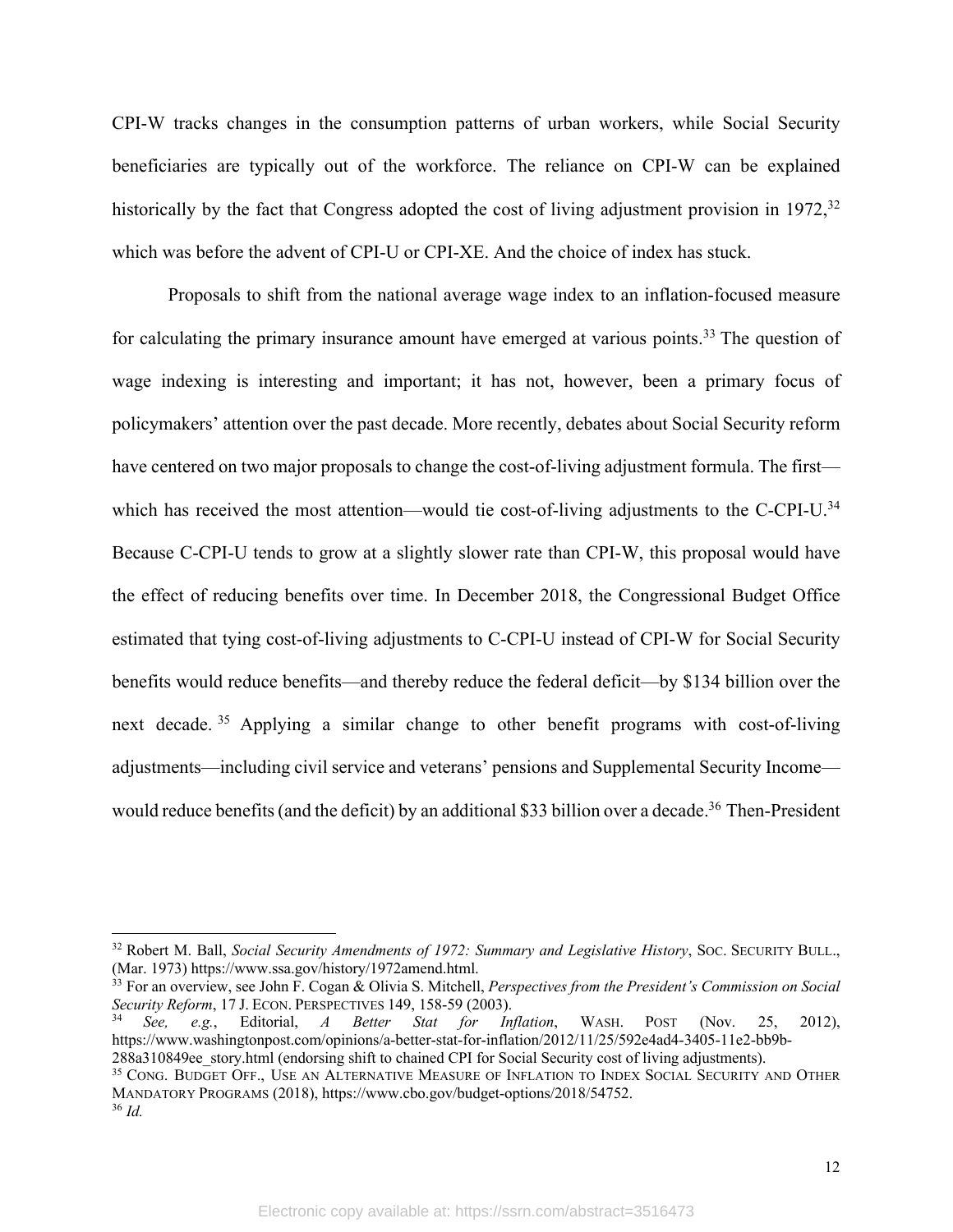Obama included a proposal for chained CPI in his fiscal year 2014 budget, though he omitted the proposal from subsequent budgets after strong political backlash.37

A second proposal—championed by Senator Bernie Sanders of Vermont, among others would link Social Security cost-of-living adjustments to CPI-XE.<sup>38</sup> The effect of this proposal on benefit levels and deficits would depend on which index increases at a faster rate. Due largely to rising health care costs, CPI-XE has generally grown more rapidly than CPI-W and CPI-U in recent years, though there is no guarantee that the trend will continue.

#### 2. Tax Thresholds

While the use of chained CPI for Social Security has been debated for several years, chained CPI for tax thresholds had garnered less attention until 2017, when congressional Republicans included a chained CPI provision in their \$1.4 trillion tax cut bill.<sup>39</sup> That law, as passed, provides that inflation-indexed thresholds in the Internal Revenue Code—including the bracket cutoffs, the maximum earned income tax credit, the standard deduction amounts, and the caps on contributions to tax-preferred retirement plans—will increase with chained CPI (C-CPI-U) rather than CPI-U.<sup>40</sup>

The use of C-CPI-U rather than CPI-U for bracket changes and the standard deduction will mean that more income is subject to higher tax rates. The use of C-CPI-U for the earned income tax credit (EITC) will lead to smaller EITC payouts. The net effect of these and other changes to tax liability resulting from the switch to C-CPI-U will be to raise revenue by \$133.5 billion over the 2018–2027 period (and more afterwards), partly offsetting the negative revenue effects of the

<sup>&</sup>lt;sup>37</sup> For a catalog of congressional Democrats' negative responses to President Obama's chained CPI proposal, see Andrew Johnson*, Democrats Slam Obama's Chained CPI Proposal*, NAT'L REV. (Apr. 5, 2013), https://www.nationalreview.com/corner/democrats-slam-obamas-chained-cpi-proposal-andrew-johnson. <sup>38</sup> Social Security Expansion Act, S. 478, 116th Cong. §3(b) (2019).

<sup>39</sup> Pub. L. No. 115-97, 131 Stat. 2054 (2017).

<sup>40</sup> *Id.*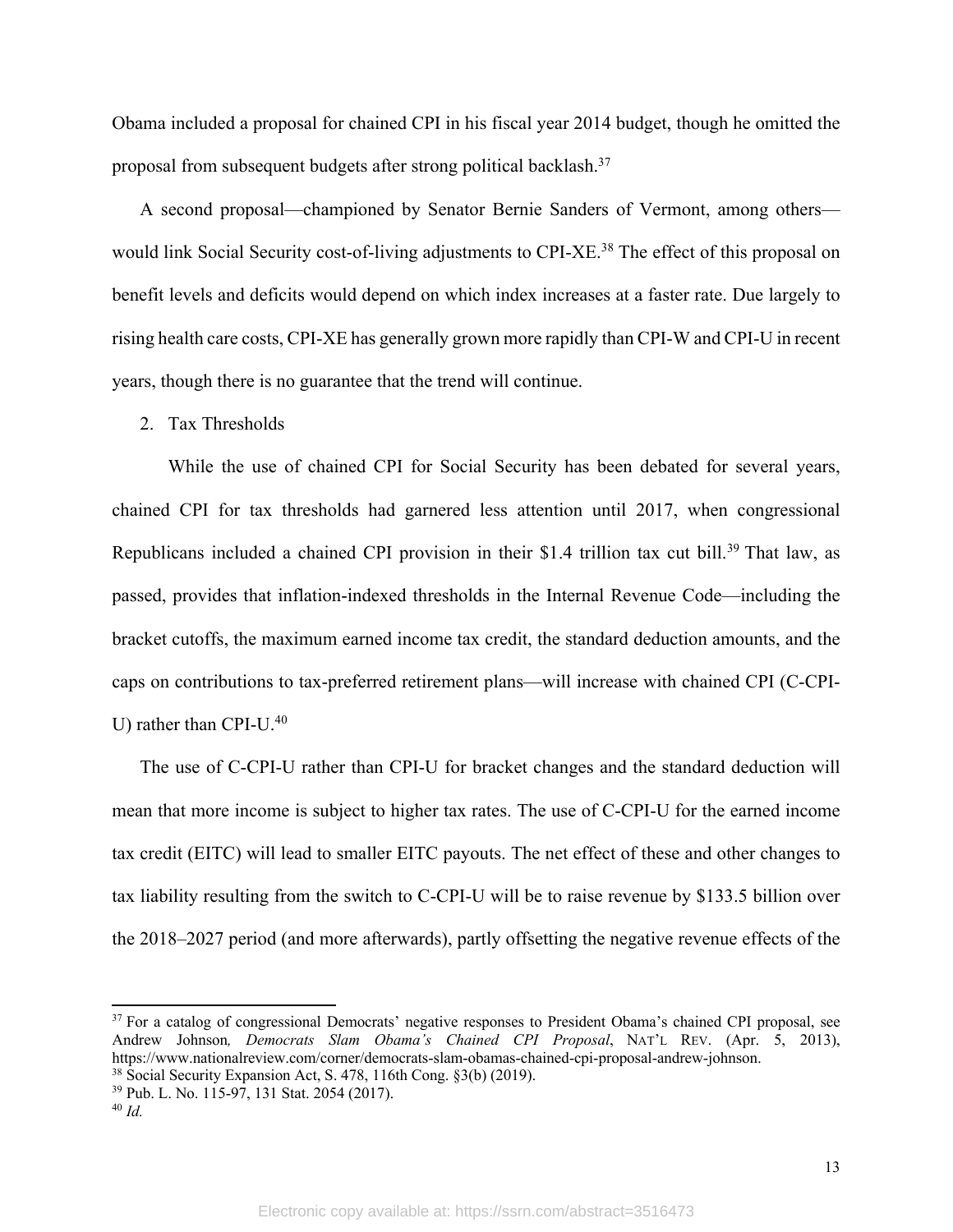tax cuts elsewhere in the same bill.<sup>41</sup> Somewhere around half of those costs will be borne by the top 20 percent of taxpayers by income. 42

3. Indexing Capital Gains for Inflation

Proposals to index capital gains—which are currently not indexed at all—have percolated for several decades. Without indexing, a taxpayer calculates gain and loss on the sale or exchange of an asset by subtracting "basis"—which, in the simplest case, is the price in nominal dollars that the taxpayer paid when purchasing the asset—from the amount realized. The result is that taxable gains accrue purely by virtue of inflation. Proponents of indexing basis for inflation argue that the non–indexation status quo therefore leads to the inaccurate measurement of income.<sup>43</sup>

In 1982 and several times thereafter, legislation to index basis for inflation passed one house of Congress, but it has never become law.44 On two occasions, proponents of indexation have pressed the White House to index basis for inflation via executive action—specifically, by ordering the Treasury Department and the IRS to issue a regulation that construes the term "cost" in the statutory definition of "basis" to be an asset's real, rather than nominal, cost. The first such push came in the early 1990s, when President George H.W. Bush was in office.45 At the time, the leading presidential indexation advocates were explicitly agnostic as to the particular index used.<sup>46</sup> More recently, several advisers to President Trump as well as allies of the administration outside

<sup>41</sup> STAFF OF THE JOINT COMM. ON TAXATION, 115th CONG., GENERAL EXPLANATION OF PUBLIC LAW 115-97 443 (Comm. Print 2017).

<sup>42</sup> *See T13-0105 - Tax Parameters Indexed with Chained CPI, Current Law; Distribution of Federal Tax Change by Cash Income Percentile, 2020*, TAX POL'Y CENTER (Mar. 8, 2013), https://www.taxpolicycenter.org/modelestimates/distributional-effects-indexing-tax-parameters-using-chained-cpi/tax-parameters-0; (noting that those with a cash income in the top quintile will be responsible for 48.6 percent of the share of total federal tax change). <sup>43</sup> *See supra* notes 4-6 and accompanying text.

<sup>44</sup> On the history of proposals to index capital gains for inflation, see generally Jane G. Gravelle, CONG. RESEARCH SERV., CRS 7-5700, INDEXING CAPITAL GAINS FOR INFLATION 6-9 (2018). <sup>45</sup> *Id.* at 8.

<sup>46</sup> *See* Charles J. Cooper, Michael A. Carvin, & Vincent J. Colatriano, *The Legal Authority of the Department of the Treasury to Promulgate a Regulation Providing for Indexation of Capital Gains*, 12 VA. TAX REV. 631, 639 n.19 (1993) (noting that "we have not examined the merits of various indexing schemes").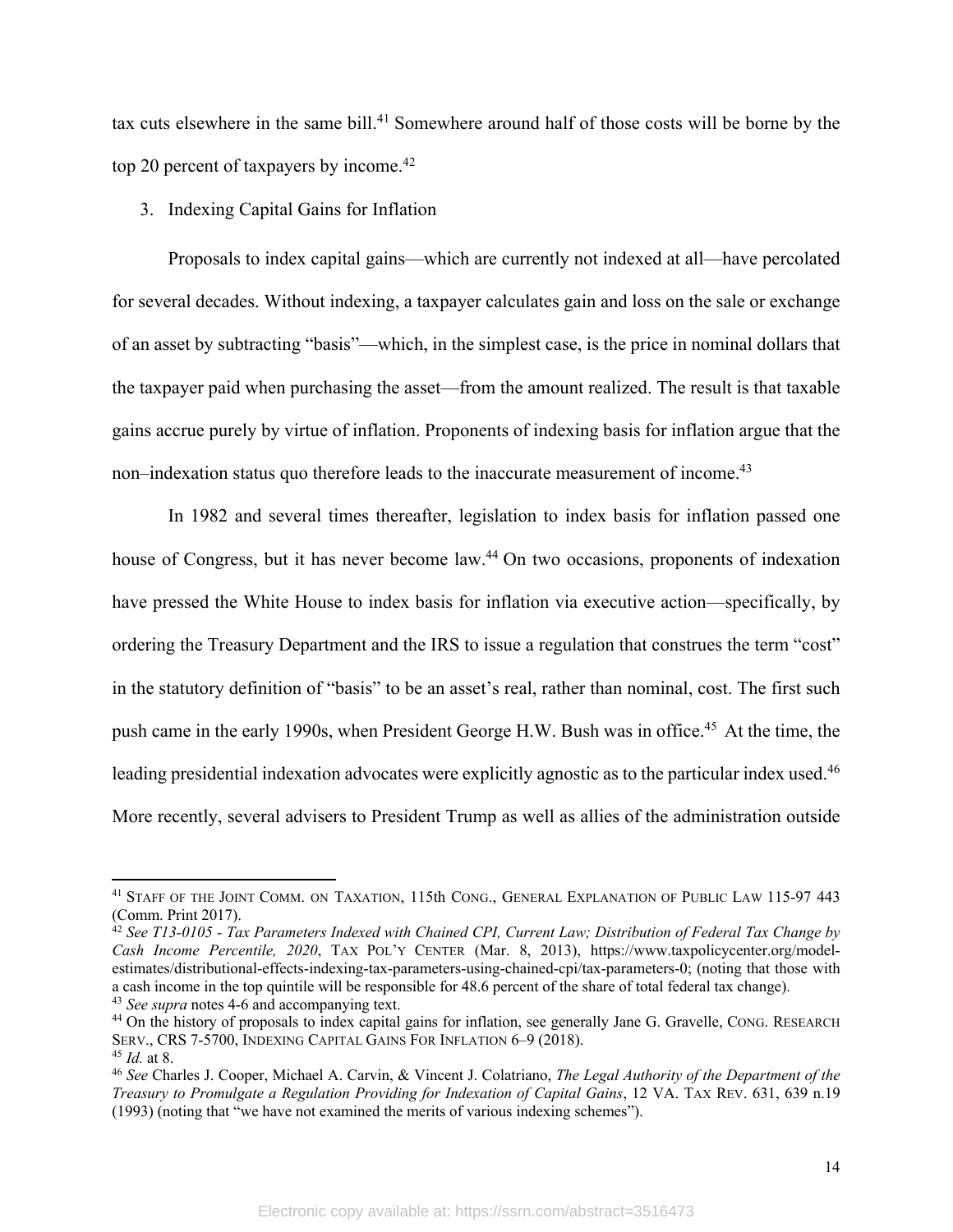government have urged him to do the same. <sup>47</sup> President Trump reportedly told advisers in September 2019 that he would not move ahead with indexing capital gains for inflation, but might reconsider it later.48 Now that chained CPI (and specifically, C-CPI-U) is the index used for other tax parameters, it seems likely that a future capital gains indexation proposal would likewise tie the calculation of basis to C-CPI-U rather than another index.<sup>49</sup>

# III ACCURACY AS A DISGUISE FOR VALUE JUDGMENTS

The central argument of this Article is that there is no one "accurate" measure for how policy parameters should be adjusted over time to account for inflation. The adjustment of tax and transfer parameters is, instead, primarily a value judgment for which no macroeconomic measure can substitute. Once one considers the arguments for adjustment and the features of different price indices, moreover, the normative case for C-CPI-U turns out to be uneasy at best.

### A. "Accuracy" and Social Security Indexation

Recall that C-CPI-U is an approximation—and only that—of the cost of attaining the same level of consumption utility as would be generated by the reference basket of goods and services in the base period. For proponents of using C-CPI-U to calculate Social Security COLAs, the justificatory burden is to explain why the guidepost for adjustment should be the change in the C-CPI-U.

<sup>47</sup> On the dubious legality of indexing basis for inflation via executive action, see Hemel & Kamin, *supra* note 7. <sup>48</sup> Andrew Restuccia & Kate Davidson, *Trump Rules Out Indexing Capital-Gains Taxes to Inflation 'at This Time,'* WALL ST. J. (Sept. 11, 2019), https://www.wsj.com/articles/trump-again-mulls-capital-gains-tax-cuts-11568210829. <sup>49</sup> *See, e.g.*, John Ricco, *Indexing Capital Gains to Inflation*, PENN WHARTON BUDGET MODEL (Mar. 23, 2018), https://budgetmodel.wharton.upenn.edu/issues/2018/3/23/indexing-capital-gains-to-inflation (calculating revenue and distributional consequences of capital gains indexation on the assumption that chained CPI would be the index used).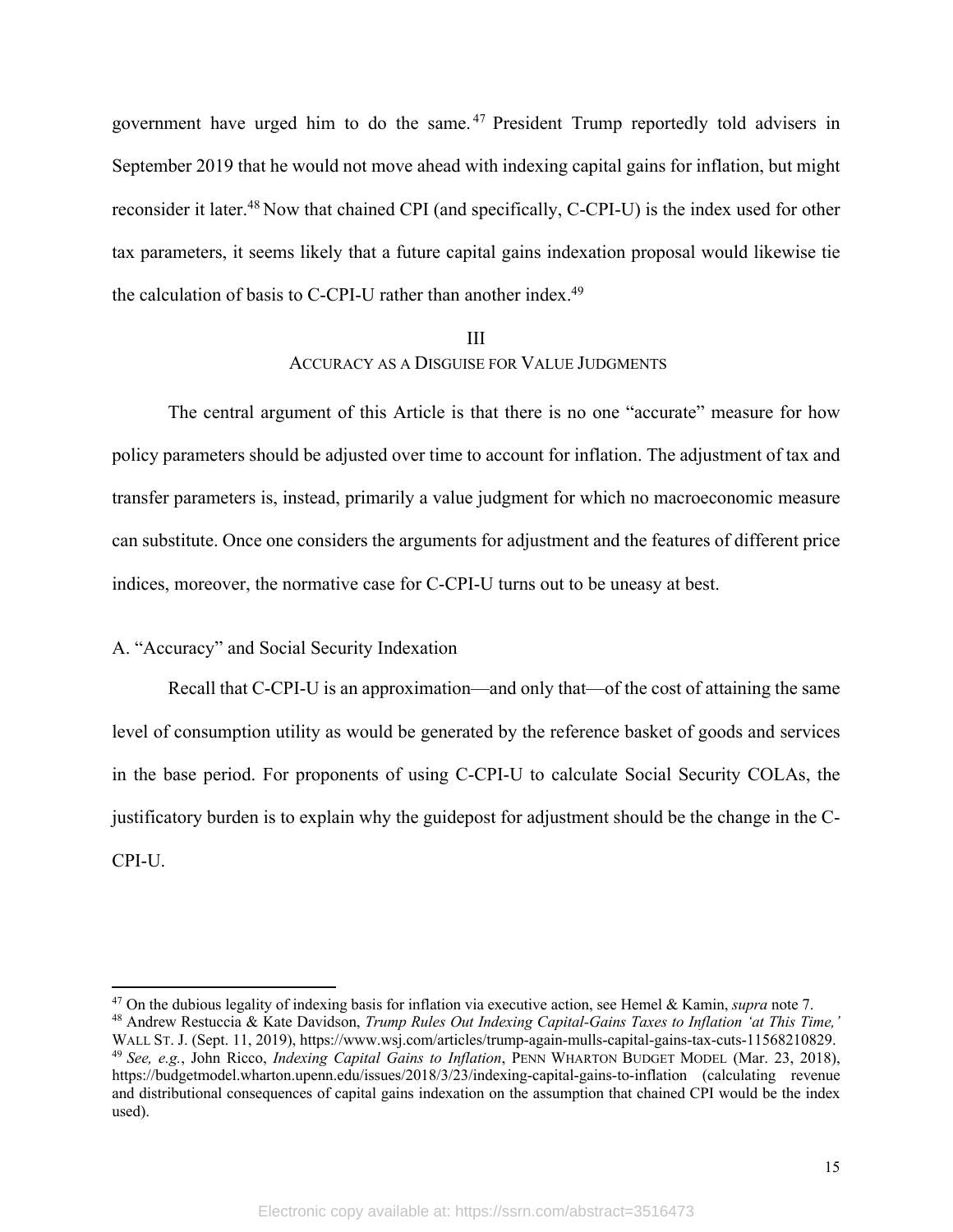C-CPI-U is consistent with at least one function of the Social Security system. Social Security's Old-Age, Survivors, and Disability Insurance (OASDI) program can be understood as a form of forced consumption smoothing. Because of the diminishing marginal utility of consumption, individuals maximizing their own expected utility will want to smooth consumption over time and across states of the world. With OASDI, we transfer some amount of consumption from our working years to years in which we are unable or less able to work due to seniority or disability. Accomplishing this through a mandatory program addresses adverse selection problems that plague private-sector wage insurance schemes. Inflation indexing seeks to ensure that consumption utility remains steady throughout our lifetimes. The use of C-CPI-U is broadly consistent with this objective: it ensures—or tries to—that retirees, survivors, and disabled workers can derive the same amount of consumption utility from spending their OASDI benefits each year.50

Social Security is not, however, exclusively a mechanism for consumption-smoothing. The OASDI program is also a mechanism for redistribution, and this is even more the case for Social Security's Supplemental Security Income (SSI) program. How much we ought to redistribute depends on some weighing of distributive benefits against efficiency costs. Distributional goals are likely to vary across time periods, but not necessarily according to C-CPI-U. Overall economic growth and changes in income and wealth inequality—as well as changes in price levels—shape our distributional objectives.<sup>51</sup> All this would counsel in favor of a formula for cost-of-living

<sup>&</sup>lt;sup>50</sup> Wage indexing during a worker's lifetime is more difficult to explain from a consumption smoothing perspective. For a discussion of wage indexing and a proposal for reform, see Cogan & Mitchell, *supra* note 33, at 157–59.

<sup>&</sup>lt;sup>51</sup> There are, concededly, strands of libertarian thought that posit that the government's obligation is to provide a subsistence-level existence to all individuals. *See, e.g.*, Miranda Perry Fleischer & Daniel Hemel, *Atlas Nods: The Libertarian Case for a Basic Income*, 2017 WIS. L. REV. 1189 (evaluating libertarian arguments for a "sufficientarian" safety net). If we adopt that view, then the change in price of the basket of goods and services necessary to achieve a subsistence-level existence is, indeed, an appropriate basis for Social Security COLAs. Note, though, that C-CPI-U is not such a measure, because it is based on the consumption pattern of all urban American consumers and not specifically those living near the subsistence level.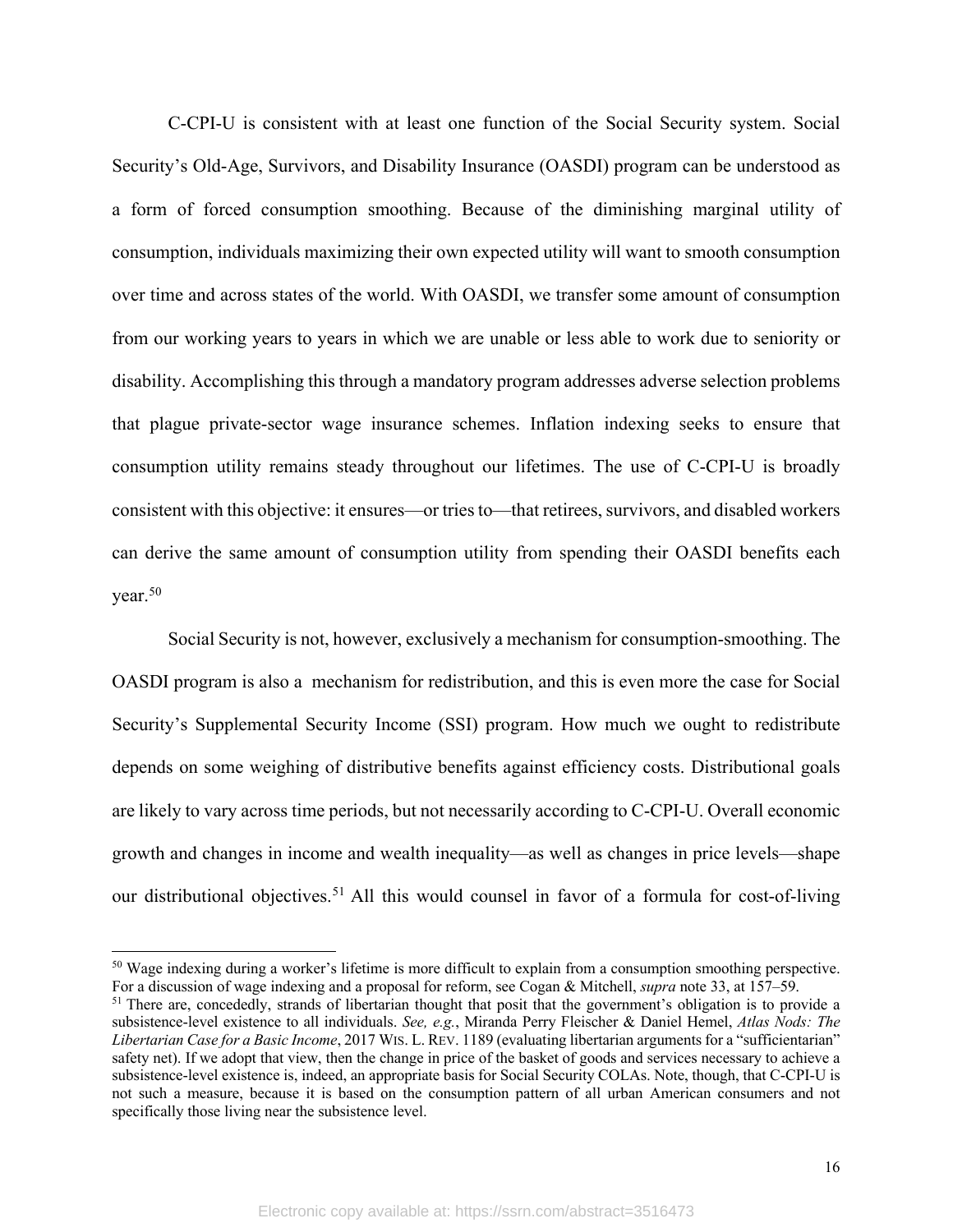adjustments that would incorporate growth measures (e.g., nominal GDP) and inequality measures (e.g., the Gini coefficient). For instance, if real GDP increased significantly and the wealth gap widened but price levels remained constant, we presumably would want to redistribute more than we already do, regardless of whether C-CPI-U or any other inflation index showed an increase.

Seen in this light, C-CPI-U no longer looks like an especially attractive peg for Social Security cost of living adjustments. CPI-W—which typically outpaces C-CPI-U—will likely come closer than C-CPI-U to capturing the range of considerations that ought to enter the cost-of-livingadjustment calculus. But framing the choice as between CPI-W and C-CPI-U (or CPI-XE) restricts the menu of options unduly. If inflation is not the only reason why Social Security benefits should change over time, then inflation measures should not be the only inputs to the cost-of-living adjustment calculation.52

Another possibility—quite apart from the proposal for a blended index that accounts for inflation, growth, and inequality—is not to adjust benefits and tax thresholds automatically but instead to rely on Congress to periodically recalibrate those parameters via legislation. That was, again, how Social Security until the 1970s. Of course, Congress can recalibrate policy parameters via legislation through whatever formula it adopts for automatic adjustment. The decision to index and the choice of index simply establish a default rule that applies in the event of congressional inaction.

Seen in that latter light, it is not obvious that the optimal default rule should reflect an estimate of the optimal change in redistribution across time. For example, Congress—knowing that future legislatures will face pressure from voters and interest groups to raise benefit levels may choose an index that appreciates at a slower rate in order to counteract expected political

<sup>52</sup> *Accord* Robert J. Shiller, *Want to Fix Social Security? Use the Right Wrench*, N.Y. TIMES, June 9, 2013, at BU4.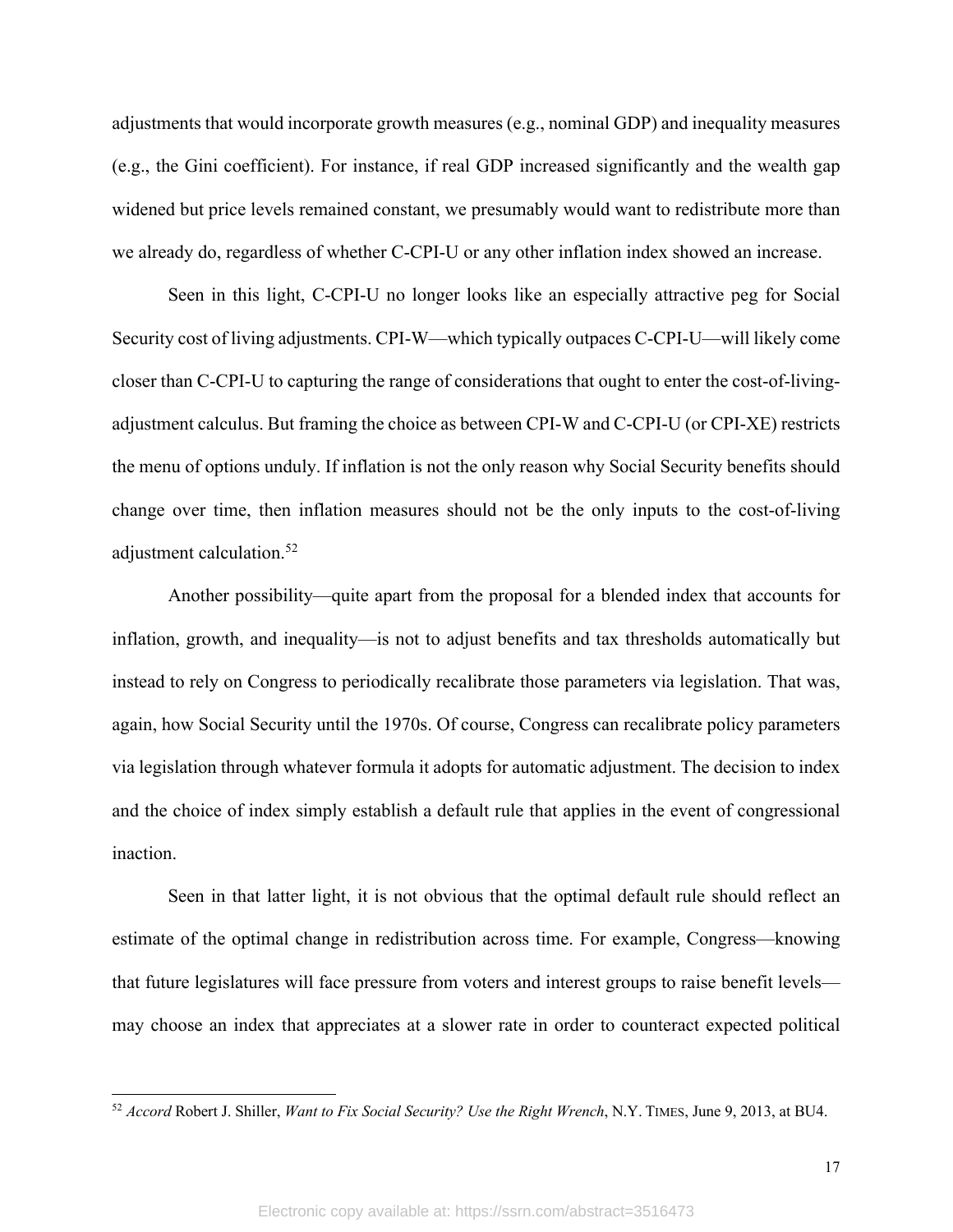forces. A switch from CPI-W to C-CPI-U may be justified on these grounds, though if C-CPI-U is the appropriate measure for that purpose, it is by pure happenstance. Conversely, Congress knowing that future legislatures will face pressure to favor the rich—may choose an index that appreciates at a faster rate, such as an unchained CPI-W or unchained CPI-U. The key point for our purposes is that the optimal default rule does not necessarily reflect a measure of anything other than a crude balancing of egalitarian and efficiency-enhancing objectives, perhaps with a dose of political economy prognostication as well.

#### B. "Accuracy" and the Indexation of Tax Code Parameters

The argument in favor of C-CPI-U for indexing tax code parameters such as the bracket thresholds runs into similar obstacles. Whether to index bracket thresholds for inflation and, if so, what index to use, are not questions of accuracy. Rather, they are at their core choices about how much revenue we want to raise and from whom. There is no obvious reason why, for example, the taxable income threshold at which the 37 percent marginal rate kicks in should move in synchrony with the cost of attaining a particular amount of consumption utility. An inflation index that increases at a faster pace will raise less revenue from high-income households; an index that increases at a slower rate will raise more. One choice of index might be normatively more attractive than another, but not because it better measures anything other than our shared values.

Many commentators do not see the issue this way. Reed Shuldiner, for example, writes that "inflation can distort a tax structure" and that "indexation can prevent such distortion."53 It is not clear whose behavior is being distorted though. Inflation without indexation certainly can *change* the tax structure. To illustrate with an absurdly long timeframe: If we keep the current rate schedule in place for the next 440 years and inflation proceeds at a 2 percent rate, the threshold at which the

<sup>53</sup> Shuldiner, *supra* note 4, at 539.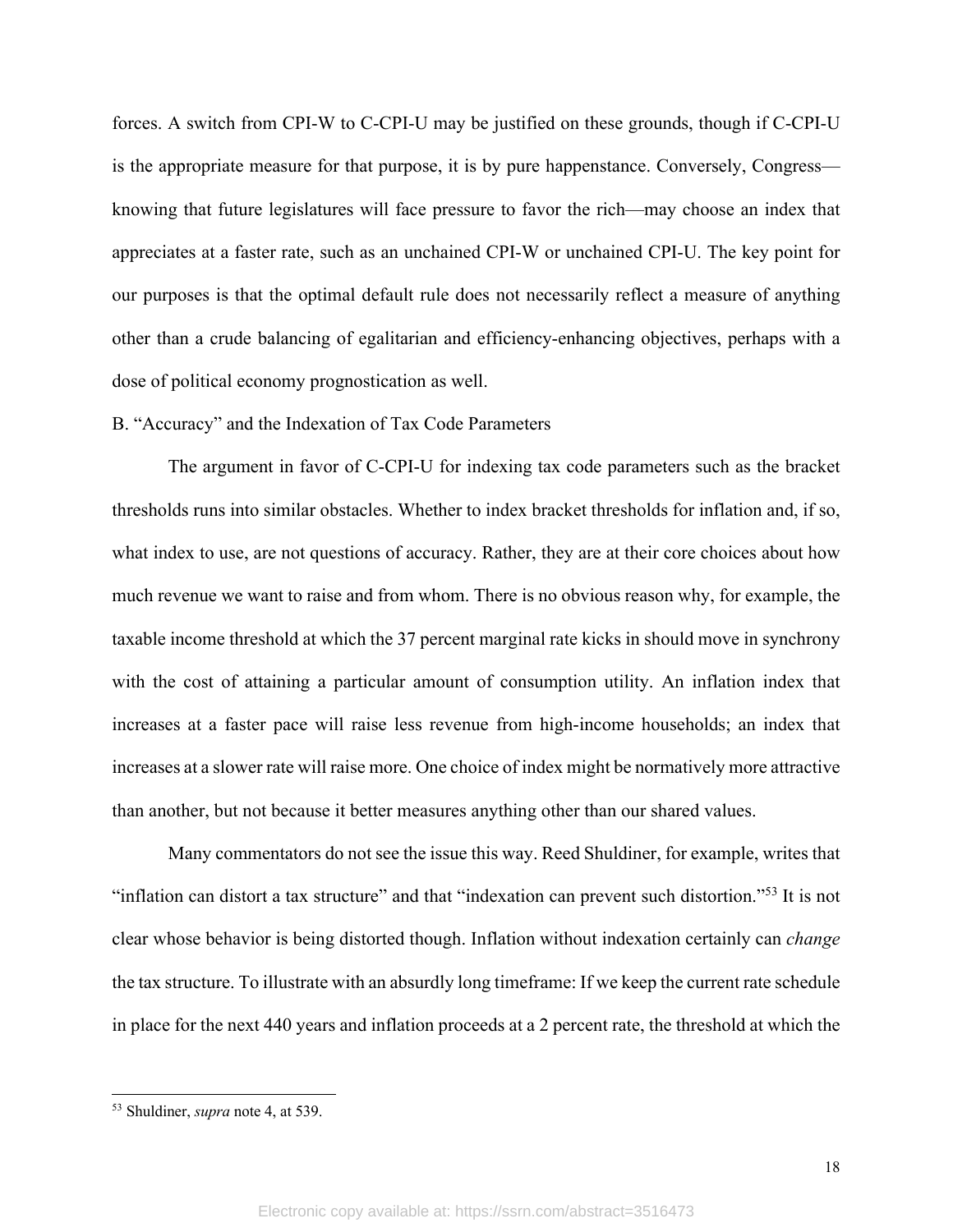37 percent rate kicks in for joint filers—\$600,000 in tax year 2018—will be the equivalent of \$100. We would, for all practical purposes, have a 37 percent flat rate. Everyone—but especially lowincome households—would see their average rates rise. But is this a distortion?

In one sense, yes. Income taxes distort behavior, and an inflation index that increases at a slower rate results in higher income taxes. The "distortion" from non-indexation, though, is no different from the distortion from explicit rate hikes. Higher income taxes, moreover, also lead to more government revenue, which could be used to pay down the national debt, produce more public goods, or distribute larger amounts to low-income households. These may be good or bad results (and readers will likely disagree on whether they are good or bad). But the goodness or badness of higher taxes, smaller deficits, more public goods, and more redistribution does not depend on whether CPI-U or C-CPI-U is a more "accurate" measure of anything. If one wants the government to raise more revenue, then one should favor C-CPI-U over CPI-U and no indexation over C-CPI-U. "Accuracy" is, again, of little relevance.

While the choice of index (or the choice not to index) clearly has distributional implications, those implications are themselves nonobvious. An inflation index that increases at a slower pace makes taxes higher and causes the rate schedule to reach its peak more quickly in realdollar terms. It in that sense makes the tax schedule less graduated, though that does not necessarily mean less redistributive.<sup>54</sup> Lower- and middle-income households will pay more than they otherwise would, but they may also get more back in public goods and cash grants. Put somewhat differently, inflation without indexing (or, less dramatically, using C-CPI-U instead of CPI-U for inflation indexing) makes our tax system look more Nordic: higher average tax rates across the

<sup>54</sup> *See* Jason S. Oh, *Are Progressive Tax Rates Progressive Policy?*, 92 N.Y.U. L. REV. 1909, 1215 (2017) (explaining how "marginal rate cuts at low levels of income often make fiscal policy more *regressive*").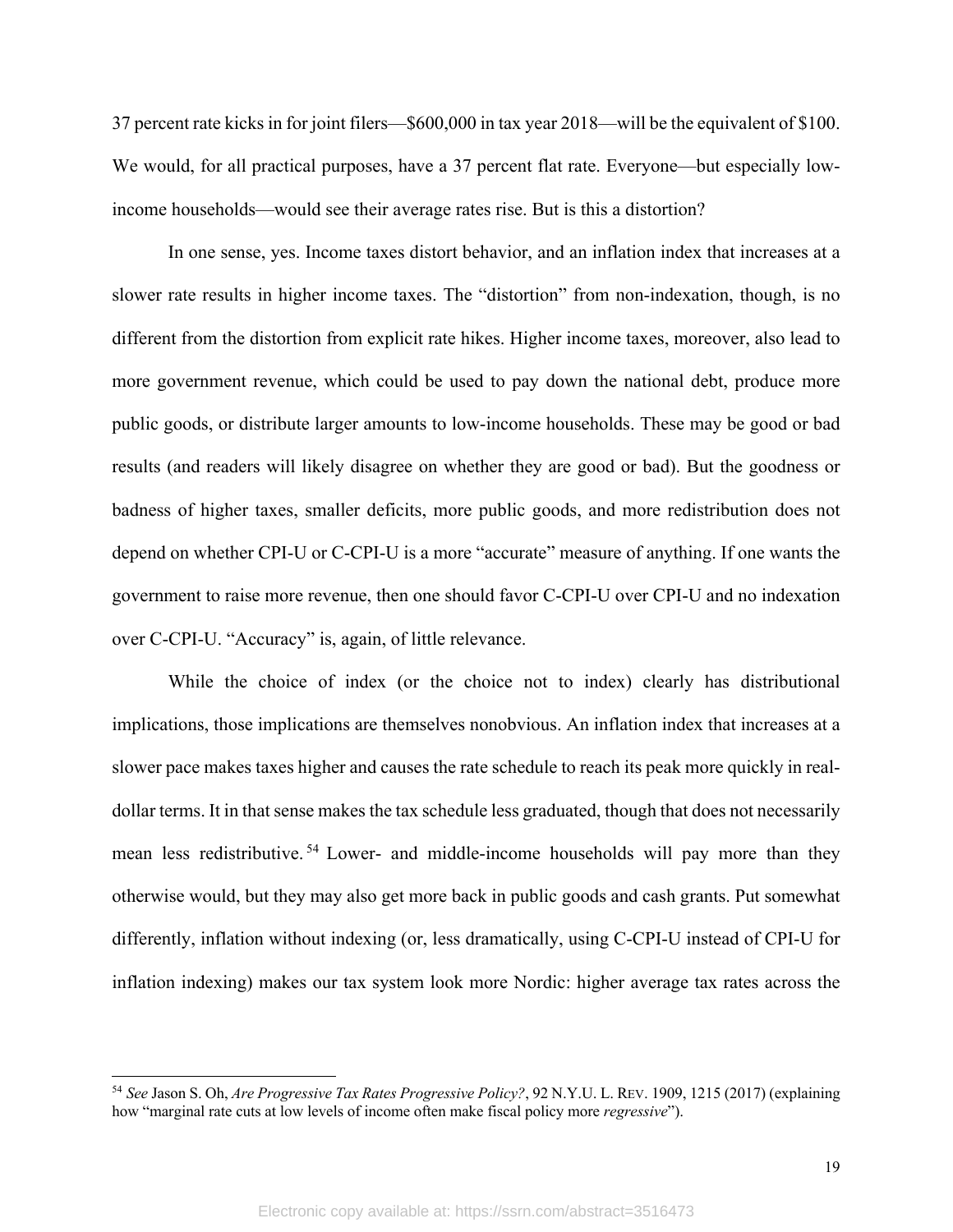income distribution, but more government revenue-raising and more room for government spending as a result.<sup>55</sup>

Finally, as with Social Security benefits, we might think of indexing tax parameters as an exercise in legislative default rule-setting. If we did not index bracket thresholds for inflation, Congress presumably would intervene at some point in the next 440 years and adjust those parameters itself. The question that indexing addresses is what default rule should prevail absent legislative action. If we are worried about undertaxation by future Congresses, then we might favor no indexation or (a distant next-best) C-CPI-U. If we are worried about the growth of the federal government and adopt a "starve-the-beast" mindset, we might opt for CPI-U or any of a number of other measures, for example, bracket thresholds rise with nominal GDP, bracket thresholds rise 5 percent each year regardless of inflation, and so on. Again, since there is no apparent reason why tax parameters ought to rise with the particular definition of the cost of living that the Törnqvist index seeks to implement, there is no obvious reason why chained CPI ought to take priority over any other index or no index at all. Any such argument will have to be made on terrain other than technical accuracy.

#### C. "Accuracy" and Indexing Capital Gains

The debate over indexing capital gains is the last refuge of "accuracy" arguments. Supporters say that indexing would "more accurately assess[] the actual increase in a person's wealth or purchasing power."<sup>56</sup> And if the goal is to tax only real—rather than nominal—changes in wealth, then indexing serves a purpose. But it is not at all obvious that our goal should be to tax

<sup>55</sup> *See* Kyle Pomerleau, *How Scandinavian Countries Pay for Their Government Spending*, TAX FOUND. (June 10, 2015), https://taxfoundation.org/how-scandinavian-countries-pay-their-government-spending.

<sup>56</sup> PETER J. FERRARA, AM. FOR TAX REFORM, THE LEGAL AUTHORITY OF THE TREASURY DEPARTMENT TO INDEX CAPITAL GAINS FOR INFLATION 8 (2019), https://www.atr.org/sites/default/files/assets/ATR%20Memo%20- %20The%20Legal%20Authority%20of%20the%20Treasury%20Department%20to%20Index%20%20Capital%20G ains%20for%20Inflation.pdf.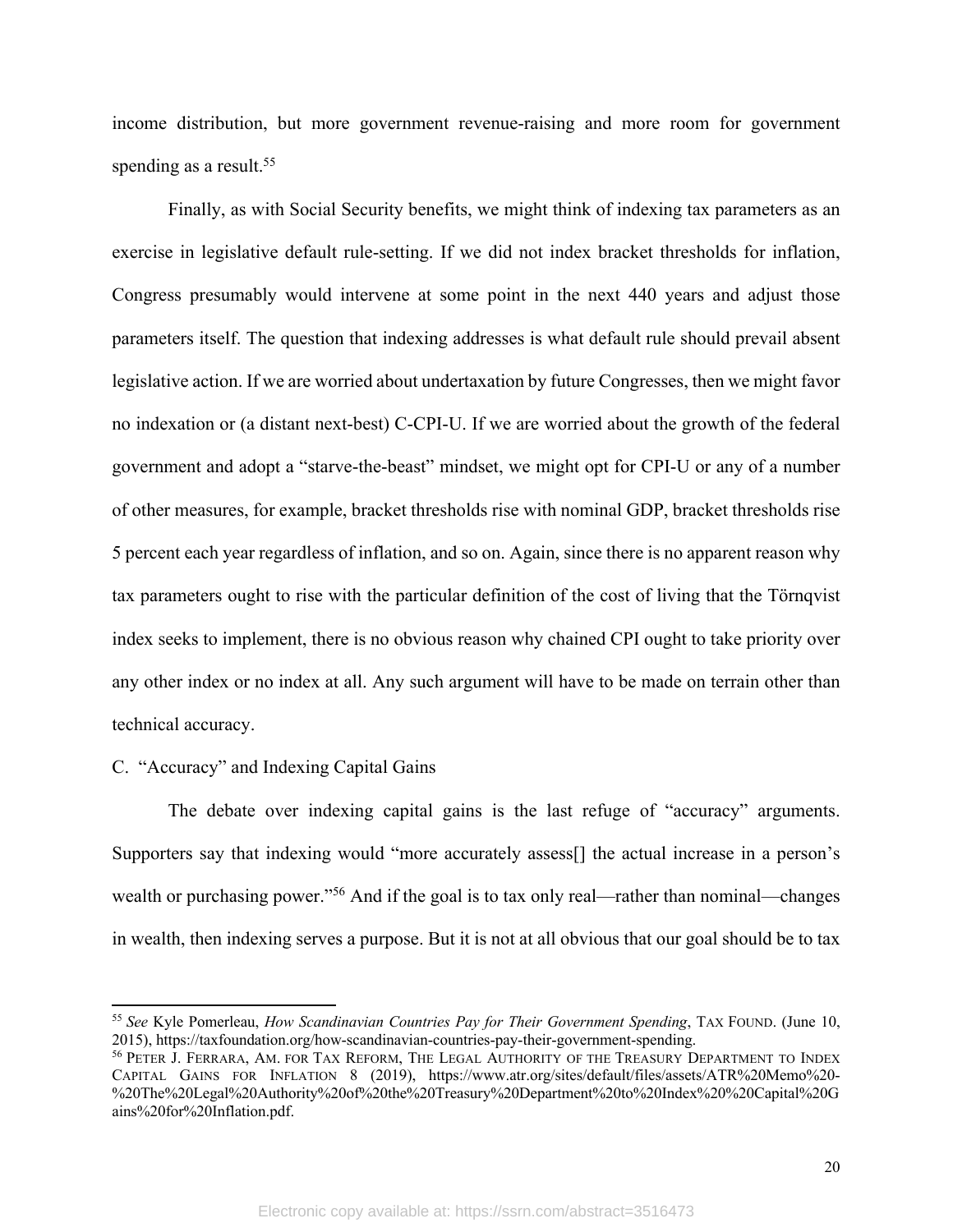only real changes in wealth. Here again, the appeal to "accuracy" substitutes a technical argument for a normative one.

To better understand this point, consider the well-known result in public finance that a mark-to-market income tax approximates a tax on the nominal risk-free return or—alternatively an annual wealth tax.<sup>57</sup> That is, a proportionate mark-to-market income tax theoretically exempts risky returns, and so we are left with a tax on the risk-free component (this is a version of the classic Domar-Musgrave result). <sup>58</sup> A 40 percent mark-to-market income tax when the nominal risk-free return is 5 percent approximates a 2 percent wealth tax.<sup>59</sup> When the nominal risk-free return rises or falls, the effective annual wealth tax rate rises or falls too.

Seen in this light, indexation simply reduces the effective annual wealth tax. If the rate of inflation is 3 percent, then indexing transforms what was an annual wealth tax of 2 percent (that is,  $0.4 \times 0.05$ ) into an annual wealth tax of 0.8 percent (that is,  $0.4 \times 0.02$ ).<sup>60</sup> That, again, may be a good thing if we want a lower wealth tax and a bad thing if we want a higher wealth tax. It is not, however, a question about "accuracy."

The discussion in the previous two paragraphs elides important qualifications that complicate the capital gains indexing decision. One is that our actual capital income tax is not mark-to-market. Indexing decisions therefore potentially affect "lock-in"61 whereas a mark-to-

<sup>57</sup> For an exposition, see generally David A. Weisbach, *The (Non)Taxation of Risk*, 58 TAX L. REV. 1 (2004). A markto-market income tax treats all assets as if they were sold at the end of one tax year and repurchased at the beginning of the next.

<sup>58</sup> *See* Evsey D. Domar & Richard A. Musgrave, *Proportional Income Taxation and Risk-Taking*, 58 Q.J. ECON. 388 (1944).

 $59$  To be more precise, a 40 percent mark-to-market income tax when the risk-free return is 5 percent approximates a 1.9 percent wealth tax.  $(1 - 0.019)$  x  $(1.05) \approx 1.03$ ;  $1.05 - 0.4$  x  $0.05 = 1.03$ .

 $^{60}$  Again, we can be slightly more precise. With a 40 percent mark-to-market income tax and a 2 percent real risk-free rate of return, the mark-to-market income tax (40% x 2% = 0.8%) is equivalent to a wealth tax of 0.08/1.05  $\approx$  7.6%.

 $61$  "Lock-in" refers to circumstances in which an individual holds onto an appreciated asset, even though an alternative investment would be optimal from a non-tax perspective, because she seeks to avoid paying capital gains tax upon sale. *See, e.g.*, Charles C. Holt & John P. Shelton, *The Lock-In Effect of the Capital Gains Tax*, 15 NAT'L TAX J. 337 (1962).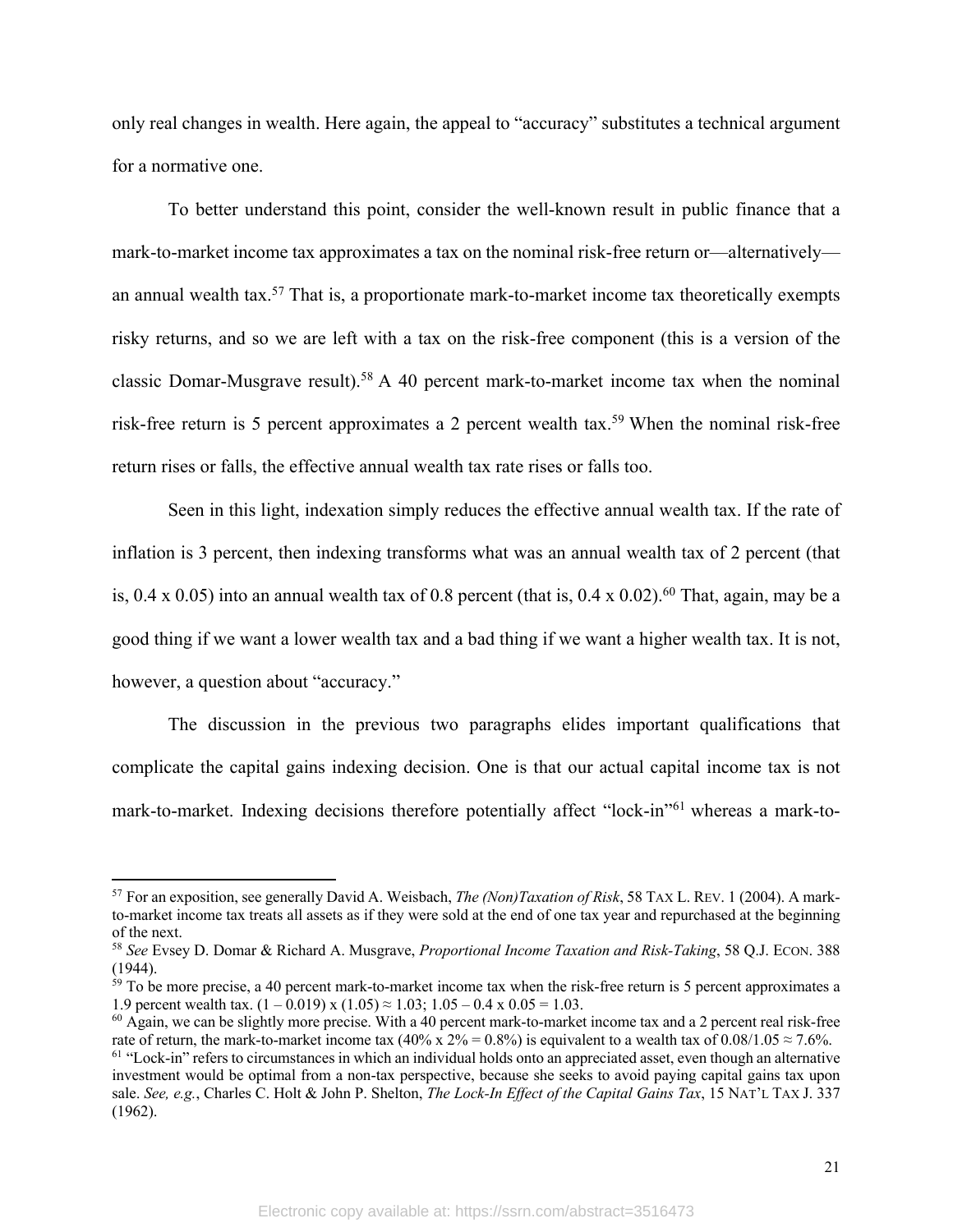market income tax or annual wealth tax would not. A second is that rates are not flat and losses are not fully deductible, so the classic Domar-Musgrave result does not apply perfectly to the world. The joint determination of the capital income tax rate and the inflation index therefore affects the tax burden on risk—a higher tax rate with indexing burdens risk more than a lower tax rate without indexing. A third qualification concerns the treatment of supernormal returns. If we want to raise the tax burden on supernormal returns relative to the risk-free return—for example, because we think that supernormal returns represent rents—then that would be a reason to raise the capital income tax rate and to index. If we want to reduce the tax burden on supernormal returns relative to the risk-free return—for example, because we think that supernormal returns reflect rewards for innovation that the government ought to amplify—then that would be a reason to reduce the capital income tax rate and not index.<sup>62</sup> Finally, indexing capital gains but not other elements of the tax code would open the door to arbitrage opportunities, which is one reason why proponents of capital gains indexing generally agree that it ought to apply to interest and related elements of the tax code as well.<sup>63</sup> The administrative and compliance costs of complete indexing, though, may be substantial—and sufficient to cause us to call off the whole endeavor. In sum, the choice of whether to index capital gains for inflation is difficult. But it is ultimately a question of policy rather than a matter of measurement.

#### IV

#### IMPLICATIONS

This Article has focused on the relatively narrow issue of whether and how to index policy parameters for inflation. The central argument is a negative claim: Indexation is *not*—or ought *not*

<sup>62</sup> *See* Charles I. Jones, *Taxing Top Incomes in a World of Ideas* (Stan. Graduate Sch. of Bus., Working Paper, 2019), https://web.stanford.edu/~chadj/toptax.pdf (arguing that "top income taxation reduces everyone's income, not just the income at the top").

<sup>63</sup> *See* Hemel & Kamin, *supra* note 47, at 704-05.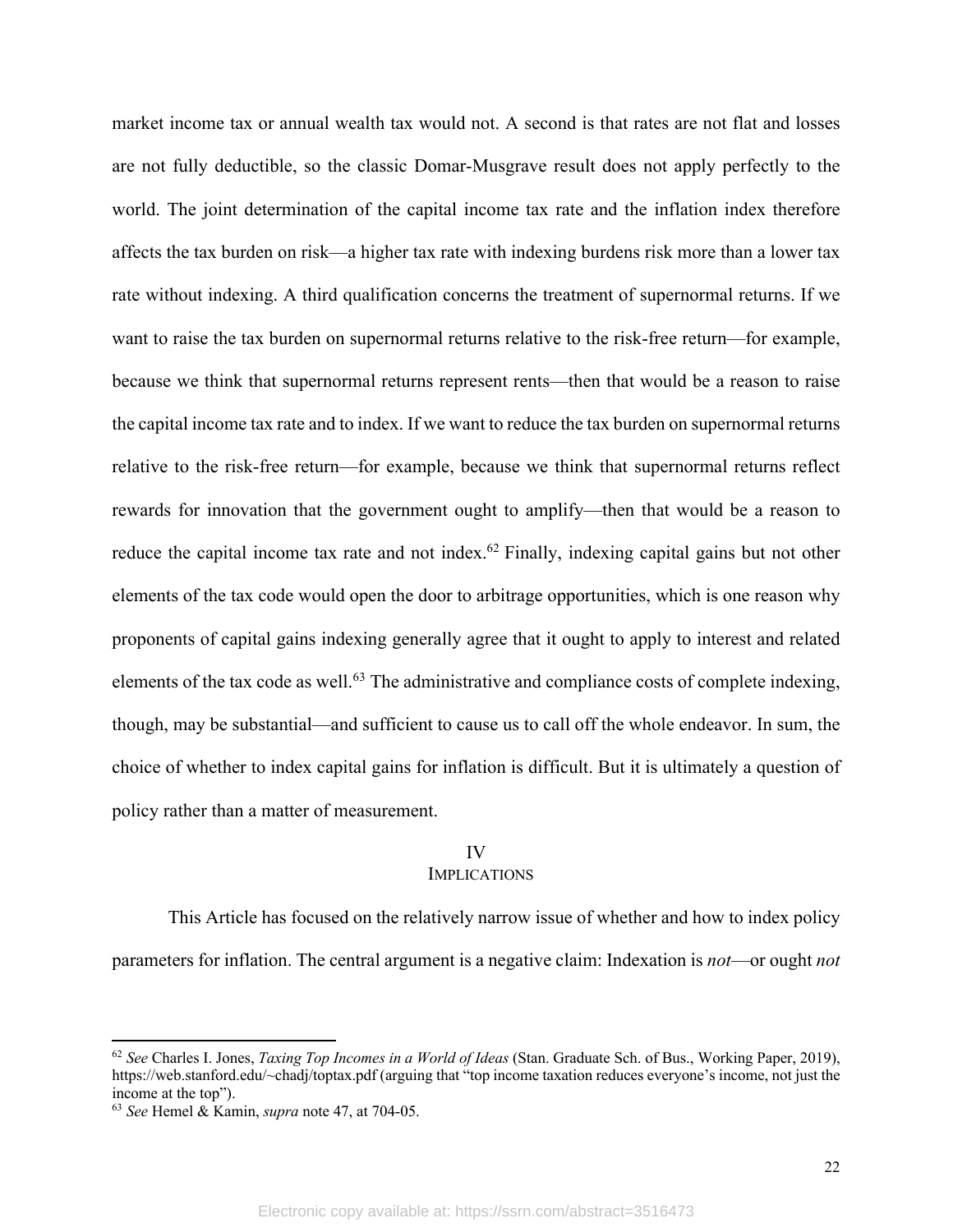to be—primarily a question of "accuracy." A fixed weight (Laspeyres or Paasche) price index can be an accurate measure of the change in the price of a fixed basket of goods and services, while a chained (Törnqvist) index can be a best-guess estimate of the change in the price of a given level of consumption utility, though we can never know for sure because we cannot directly observe utilities. These observations don't help us much, though, in deciding how to adjust policy parameters over time. Those decisions depend on changes in nominal wages, nominal GDP, income inequality, political economy, and redistributive preferences, in addition to inflation.

This discussion (hopefully) helps us better understand the role of macroeconomic measures in the law. By basing year-to-year changes in policy parameters on measures of inflation, lawmakers outsource difficult distributional decisions to the realm of macroeconomics. This is not, though, a situation in which outsourcing leads to satisfactory results. In deciding how much to tax and transfer, we consider—and ought to consider—a range of factors in addition to price levels. Why, then, should price-level changes alone determine changes in how much we tax and transfer?

The decision to outsource distributional decisions is not necessarily borne out of ignorance. The appeal to macroeconomic measures may instead be instrumentally rational for a number of reasons. In some cases, choosing one index over another—or indexation over non–indexation, or vice versa—allows lawmakers to better achieve their distributional goals without necessarily stating their motivations. Relatedly, indexation may serve to reduce lawmakers' decisional costs or may structure future decisional environments in politically useful ways. Indexation, in other words, may be a strategically valuable tool even if it is a dubious normative basis for policy parameter adjustment.

The analysis here also might suggest that decoupling year-to-year policy parameter changes from inflation can—perhaps surprisingly—create new space for law and macroeconomics